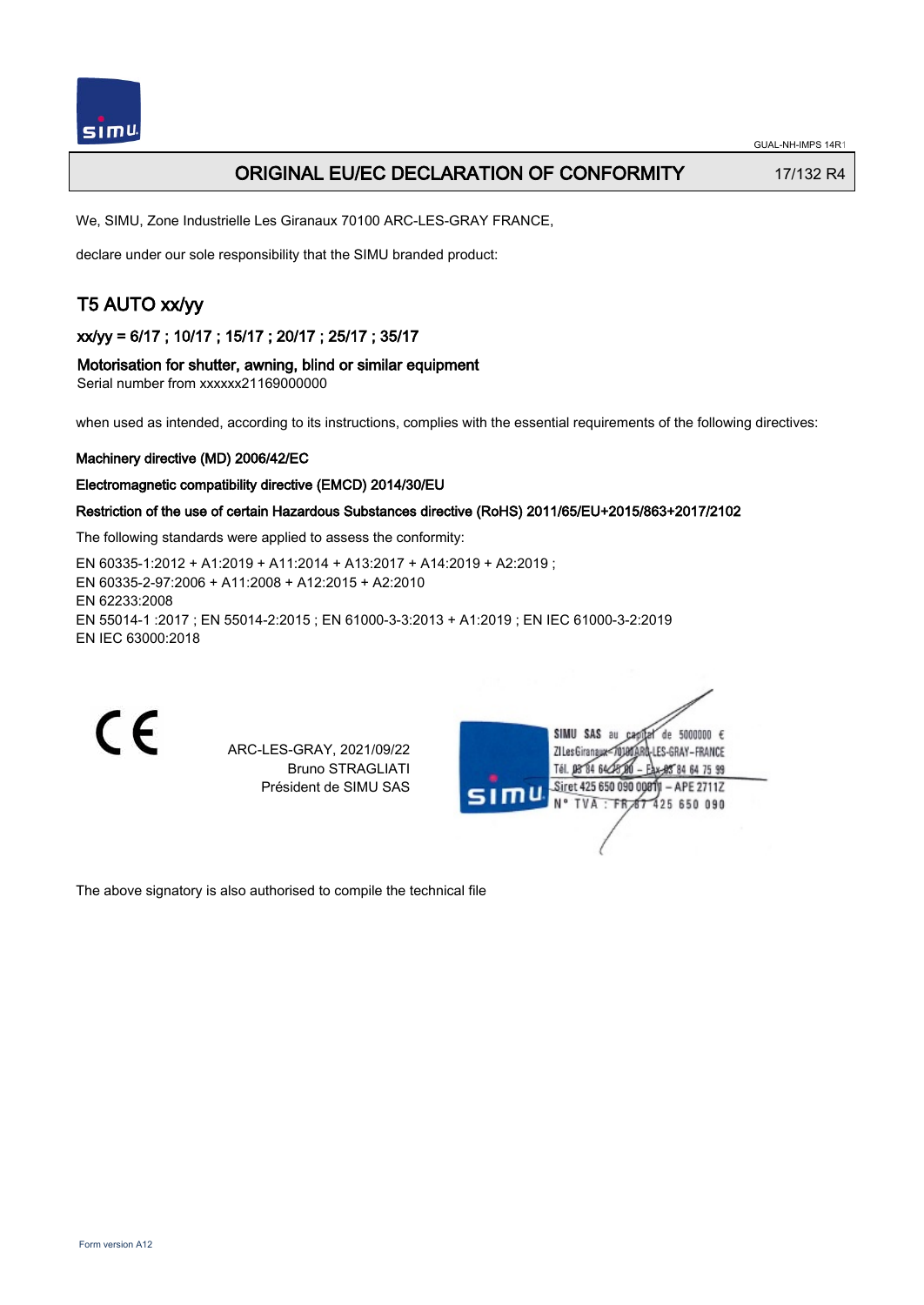

# ORIGINAL EU/EC DECLARATION OF CONFORMITY DECLARATION EU/CE DE CONFORMITE ORIGINALE

17/132 R4

We, SIMU, Zone Industrielle Les Giranaux 70100 ARC-LES-GRAY FRANCE, Nous,

declare under our sole responsibility that the SIMU branded product: declarons sous notre seule responsabilité que le produit de marque SIMU

# T5 AUTO xx/yy

## xx/yy = 6/17 ; 10/17 ; 15/17 ; 20/17 ; 25/17 ; 35/17

## Motorisation for shutter, awning, blind or similar equipment

Motorisation de volet, store, rideau ou équipement similaire

Serial number from xxxxxx21169000000 Numéro de série à partir de

when used as intended, according to its instructions, complies with the essential requirements of the following directives: utilisé, selon l'usage prévu, comme décrit dans son manuel d'utilisation, est conforme aux exigences essentielles des directives suivantes

#### Machinery directive (MD) 2006/42/EC

Directive Machine 2006/42/EC

#### Electromagnetic compatibility directive (EMCD) 2014/30/EU

Directive compatibilité électromagnétique 2014/30/EU

## Restriction of the use of certain Hazardous Substances directive (RoHS) 2011/65/EU+2015/863+2017/2102

Directive RoHS 2011/65/EU+2015/863+2017/2102

The following standards were applied to assess the conformity: Les normes de référence suivantes ont été appliquées pour évaluer la conformité

EN 60335‑1:2012 + A1:2019 + A11:2014 + A13:2017 + A14:2019 + A2:2019 ; EN 60335‑2‑97:2006 + A11:2008 + A12:2015 + A2:2010 EN 62233:2008 EN 55014‑1 :2017 ; EN 55014‑2:2015 ; EN 61000‑3‑3:2013 + A1:2019 ; EN IEC 61000‑3‑2:2019 EN IEC 63000:2018

C E

ARC-LES-GRAY, 2021/09/22 Bruno STRAGLIATI Président de SIMU SAS



The above signatory is also authorised to compile the technical file

La personne signataire ci-dessus est aussi celle autorisée à constituer le dossier technique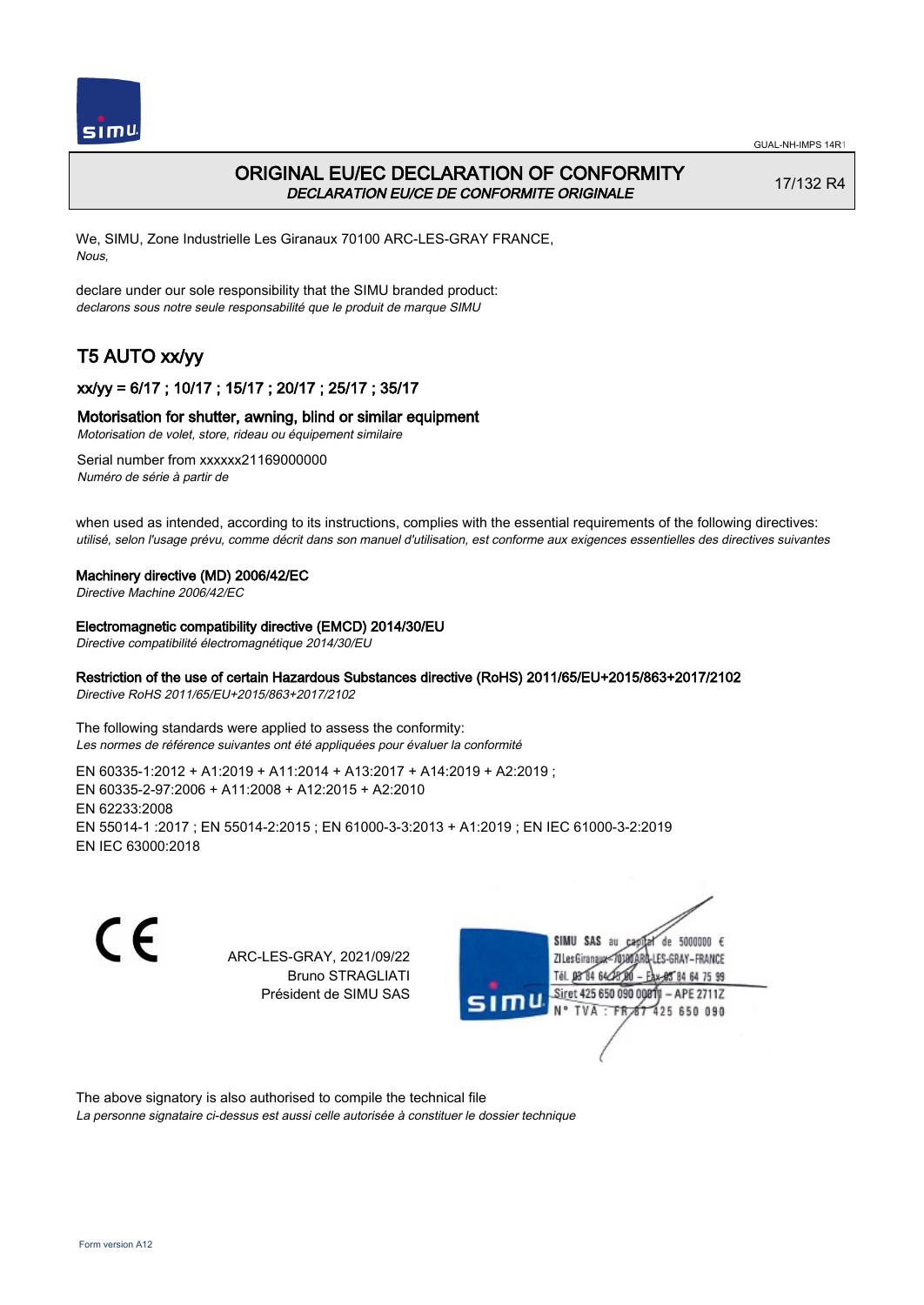

# ORIGINAL EU/EC DECLARATION OF CONFORMITY ORIGINAL EU/EG-KONFORMITÄTSERKLÄRUNG

17/132 R4

We, SIMU, Zone Industrielle Les Giranaux 70100 ARC-LES-GRAY FRANCE, Wir,

declare under our sole responsibility that the SIMU branded product: erklären unter unserer alleinigen Verantwortung, dass das mit der Marke SIMU versehene Produkt

# T5 AUTO xx/yy

## xx/yy = 6/17 ; 10/17 ; 15/17 ; 20/17 ; 25/17 ; 35/17

## Motorisation for shutter, awning, blind or similar equipment

Motorisierung für Abschlüsse or ähnliche Ausrüstung

Serial number from xxxxxx21169000000 Seriennummer ab

when used as intended, according to its instructions, complies with the essential requirements of the following directives: den einschlägigen Bestimmungen der folgenden Richtlinien entspricht, wenn es nach den Anweisungen des Herstellers bestimmungsgemäß verwendet wird

## Machinery directive (MD) 2006/42/EC

Maschinenrichtlinie 2006/42/EC

### Electromagnetic compatibility directive (EMCD) 2014/30/EU

Richtlinie über die elektromagnetische Verträglichkeit 2014/30/EU

### Restriction of the use of certain Hazardous Substances directive (RoHS) 2011/65/EU+2015/863+2017/2102

RoHS-Richtlinie 2011/65/EU+2015/863+2017/2102

The following standards were applied to assess the conformity: Die Konformität wird durch die Einhaltung folgender Normen nachgewiesen

EN 60335‑1:2012 + A1:2019 + A11:2014 + A13:2017 + A14:2019 + A2:2019 ; EN 60335‑2‑97:2006 + A11:2008 + A12:2015 + A2:2010 EN 62233:2008 EN 55014‑1 :2017 ; EN 55014‑2:2015 ; EN 61000‑3‑3:2013 + A1:2019 ; EN IEC 61000‑3‑2:2019 EN IEC 63000:2018

 $\epsilon$ 

ARC-LES-GRAY, 2021/09/22 Bruno STRAGLIATI Président de SIMU SAS



The above signatory is also authorised to compile the technical file

Die oben genannte Person ist auch bevollmächtigt, die relevanten technischen Unterlagen zusammenzustellen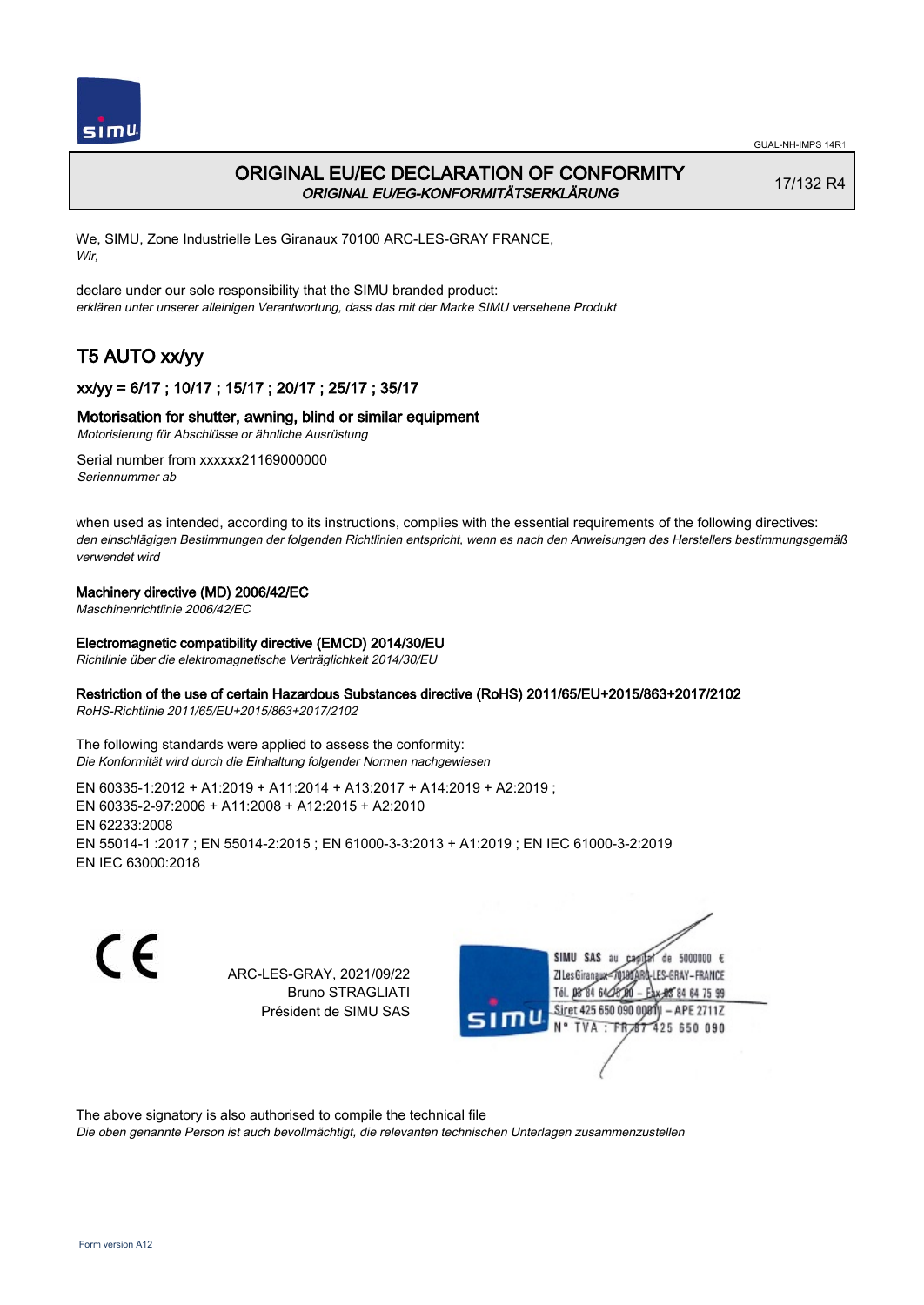



# ORIGINAL EU/EC DECLARATION OF CONFORMITY DECLARACIÓN UE/CE DE CONFORMIDAD ORIGINAL

17/132 R4

We, SIMU, Zone Industrielle Les Giranaux 70100 ARC-LES-GRAY FRANCE, Nosotros,

declare under our sole responsibility that the SIMU branded product: declaramos bajo nuestra única responsabilidad, que los productos de la marca SIMU

# T5 AUTO xx/yy

## xx/yy = 6/17 ; 10/17 ; 15/17 ; 20/17 ; 25/17 ; 35/17

## Motorisation for shutter, awning, blind or similar equipment

Motorización de persiana, toldo, cortina o equipos similares

Serial number from xxxxxx21169000000 número de serie a partir de

when used as intended, according to its instructions, complies with the essential requirements of the following directives: cuando se utilizan según el uso previsto, de conformidad con sus instrucciones, cumplen con los requisitos esenciales de las siguientes directivas

### Machinery directive (MD) 2006/42/EC

Directiva "Máquinas" 2006/42/EC

### Electromagnetic compatibility directive (EMCD) 2014/30/EU

Directiva compatibilidad electromagnética 2014/30/EU

### Restriction of the use of certain Hazardous Substances directive (RoHS) 2011/65/EU+2015/863+2017/2102

Directiva RoHS 2011/65/EU+2015/863+2017/2102

The following standards were applied to assess the conformity: Las siguientes normas de referencia han sido aplicadas para evaluar la conformidad

EN 60335‑1:2012 + A1:2019 + A11:2014 + A13:2017 + A14:2019 + A2:2019 ; EN 60335‑2‑97:2006 + A11:2008 + A12:2015 + A2:2010 EN 62233:2008 EN 55014‑1 :2017 ; EN 55014‑2:2015 ; EN 61000‑3‑3:2013 + A1:2019 ; EN IEC 61000‑3‑2:2019 EN IEC 63000:2018

 $\epsilon$ 

ARC-LES-GRAY, 2021/09/22 Bruno STRAGLIATI Président de SIMU SAS



The above signatory is also authorised to compile the technical file

el firmante, anteriormente mencionado tambien esta facultado para elaborar el expediente tecnico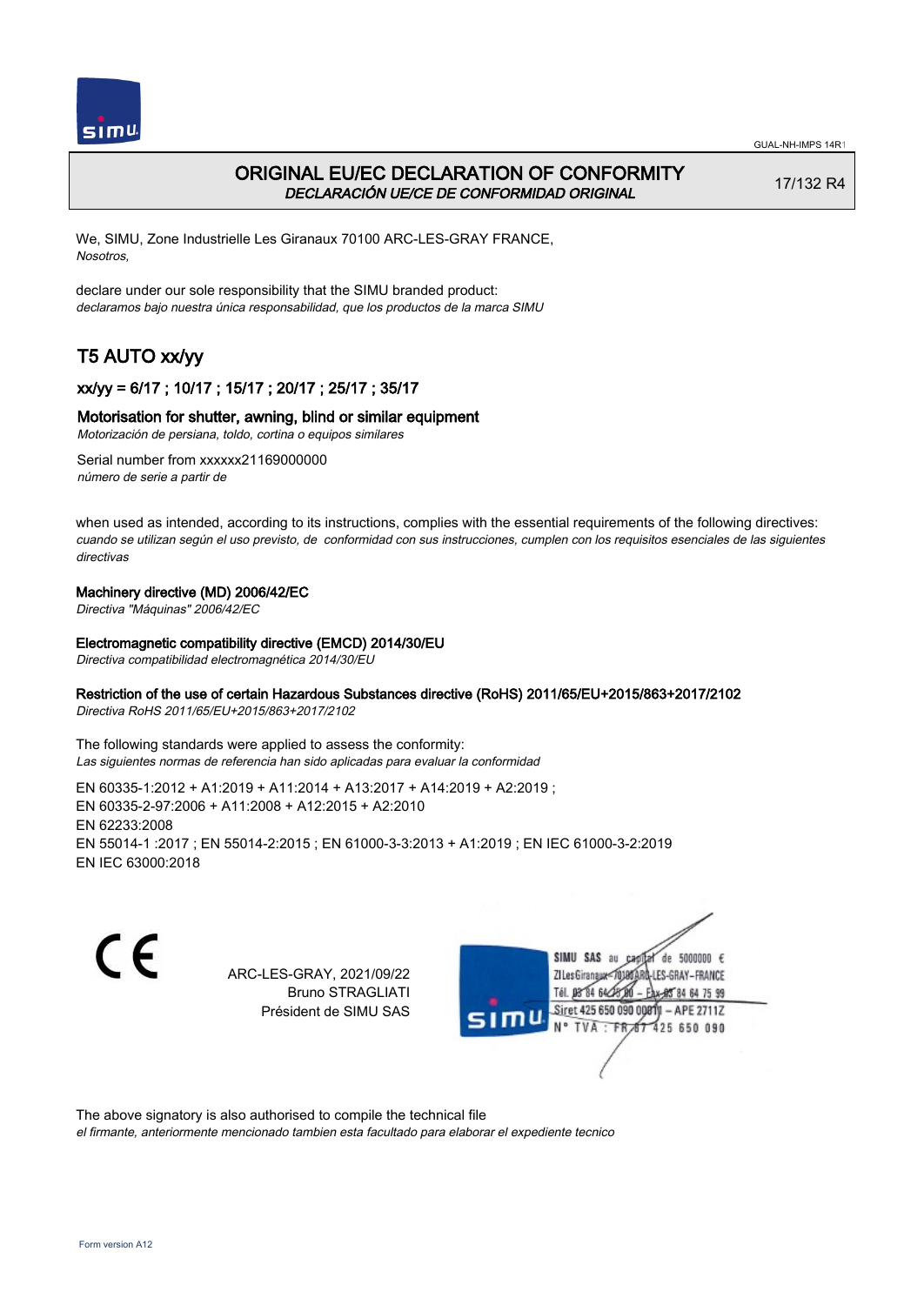

# ORIGINAL EU/EC DECLARATION OF CONFORMITY DICHIARAZIONE DI CONFORMITÀ UE/CE ORIGINALE

17/132 R4

We, SIMU, Zone Industrielle Les Giranaux 70100 ARC-LES-GRAY FRANCE, Noi,

declare under our sole responsibility that the SIMU branded product: dichiariamo sotto la nostra esclusiva responsabilità che l'appareccho di marca SIMU

# T5 AUTO xx/yy

## xx/yy = 6/17 ; 10/17 ; 15/17 ; 20/17 ; 25/17 ; 35/17

#### Motorisation for shutter, awning, blind or similar equipment

Motorizzazione di tapparella, persiana, tenda o apparecchiatura similare

Serial number from xxxxxx21169000000 Numero di serie a partire da

when used as intended, according to its instructions, complies with the essential requirements of the following directives: se utilizzato secondo l'uso previsto, come descritto nel suo manuale d'istruzioni, è conforme ai requisiti essenziali delle seguenti Direttive

#### Machinery directive (MD) 2006/42/EC

Direttiva Macchine 2006/42/EC

#### Electromagnetic compatibility directive (EMCD) 2014/30/EU

Direttiva compatibilità elettromagnetica 2014/30/EU

## Restriction of the use of certain Hazardous Substances directive (RoHS) 2011/65/EU+2015/863+2017/2102

Direttiva RoHS 2011/65/EU+2015/863+2017/2102

The following standards were applied to assess the conformity: I seguenti standard di riferimento sono stati applicati per ottenere la conformità

EN 60335‑1:2012 + A1:2019 + A11:2014 + A13:2017 + A14:2019 + A2:2019 ; EN 60335‑2‑97:2006 + A11:2008 + A12:2015 + A2:2010 EN 62233:2008 EN 55014‑1 :2017 ; EN 55014‑2:2015 ; EN 61000‑3‑3:2013 + A1:2019 ; EN IEC 61000‑3‑2:2019 EN IEC 63000:2018

C E

ARC-LES-GRAY, 2021/09/22 Bruno STRAGLIATI Président de SIMU SAS



The above signatory is also authorised to compile the technical file Il firmatario è inoltre autorizzato a costituire il fascicolo tecnico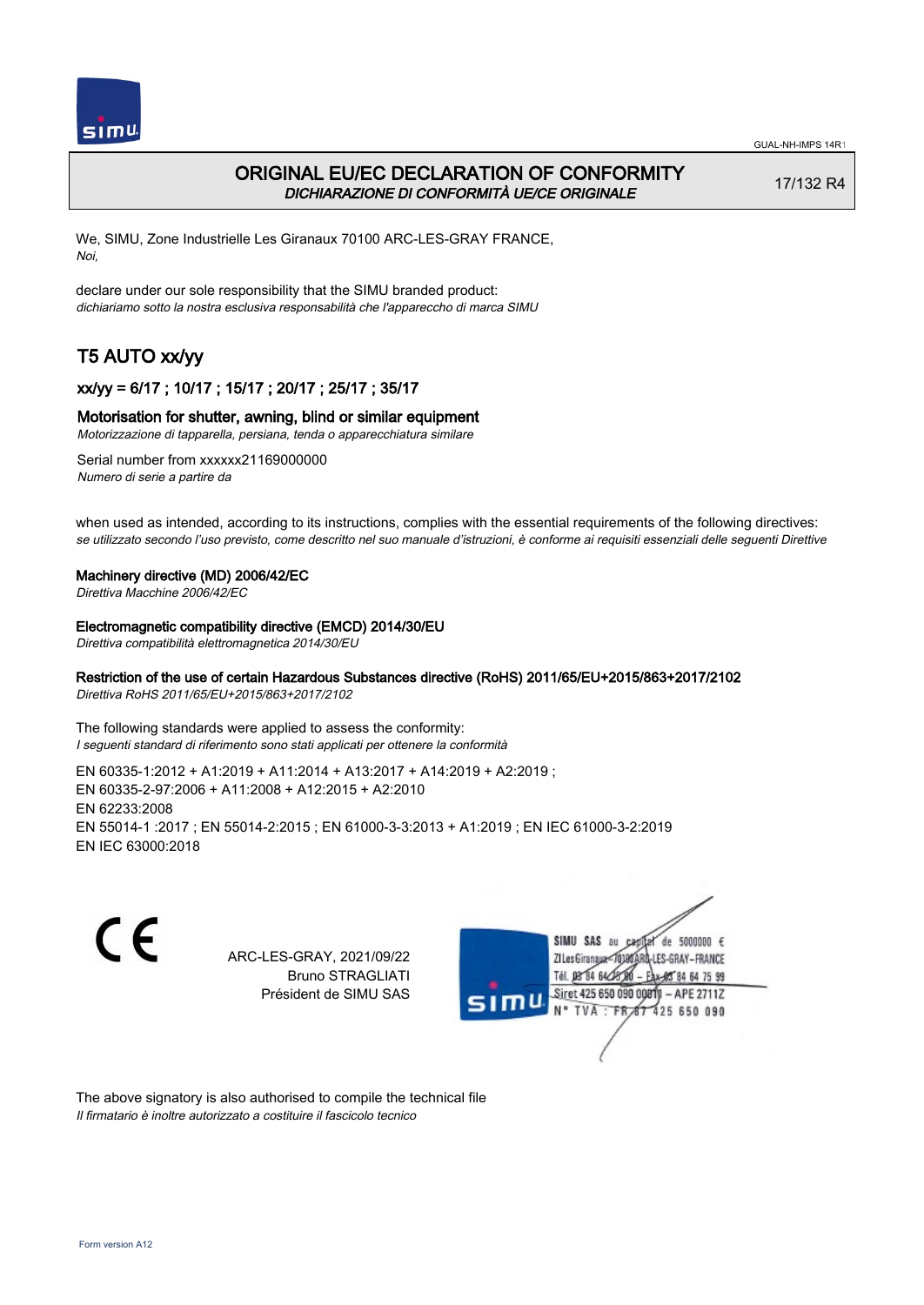



# ORIGINAL EU/EC DECLARATION OF CONFORMITY ОРИГИНАЛНА EU/EC ДЕКЛАРАЦИЯ ЗА СЪОТВЕТСТВИЕ

17/132 R4

We, SIMU, Zone Industrielle Les Giranaux 70100 ARC-LES-GRAY FRANCE, Ние,

declare under our sole responsibility that the SIMU branded product: декларираме на своя лична отговорност, че продукт с търговска марка SIMU

# T5 AUTO xx/yy

## xx/yy = 6/17 ; 10/17 ; 15/17 ; 20/17 ; 25/17 ; 35/17

### Motorisation for shutter, awning, blind or similar equipment

Моторизация за ролетни щори, сенници или други подобни засенчващи изделия

Serial number from xxxxxx21169000000 сериен номер от

when used as intended, according to its instructions, complies with the essential requirements of the following directives: когато се използва съобразно предназначението си и в съответствие с инструкциите е в съответствие с основните изисквания на следните директиви

### Machinery directive (MD) 2006/42/EC

Машинна директива 2006/42/EC

### Electromagnetic compatibility directive (EMCD) 2014/30/EU

Директива за електромагнитна съвместимост 2014/30/EU

#### Restriction of the use of certain Hazardous Substances directive (RoHS) 2011/65/EU+2015/863+2017/2102

RoHS Директива относно ограничението на употребата на определени опасни вещества в електрическото и електронното оборудване 2011/65/EU+2015/863+2017/2102

The following standards were applied to assess the conformity: Следните референтни стандарти са приложени за оценяване на съответствието

EN 60335‑1:2012 + A1:2019 + A11:2014 + A13:2017 + A14:2019 + A2:2019 ; EN 60335‑2‑97:2006 + A11:2008 + A12:2015 + A2:2010 EN 62233:2008 EN 55014‑1 :2017 ; EN 55014‑2:2015 ; EN 61000‑3‑3:2013 + A1:2019 ; EN IEC 61000‑3‑2:2019 EN IEC 63000:2018

C E

ARC-LES-GRAY, 2021/09/22 Bruno STRAGLIATI Président de SIMU SAS

SIMU SAS au  $cardiz$  de 5000000  $\epsilon$ LES-GRAY-FRANCE ZI Les Giranaux</DJ80AF Tél. 08 84 64 28 584 64 75 99 Siret 425 650 090 008TV  $-$  APE 2711Z N° TVA : FRAT 425 650 090

The above signatory is also authorised to compile the technical file Гоеподписващия също е упълномощен да съставя техническо досие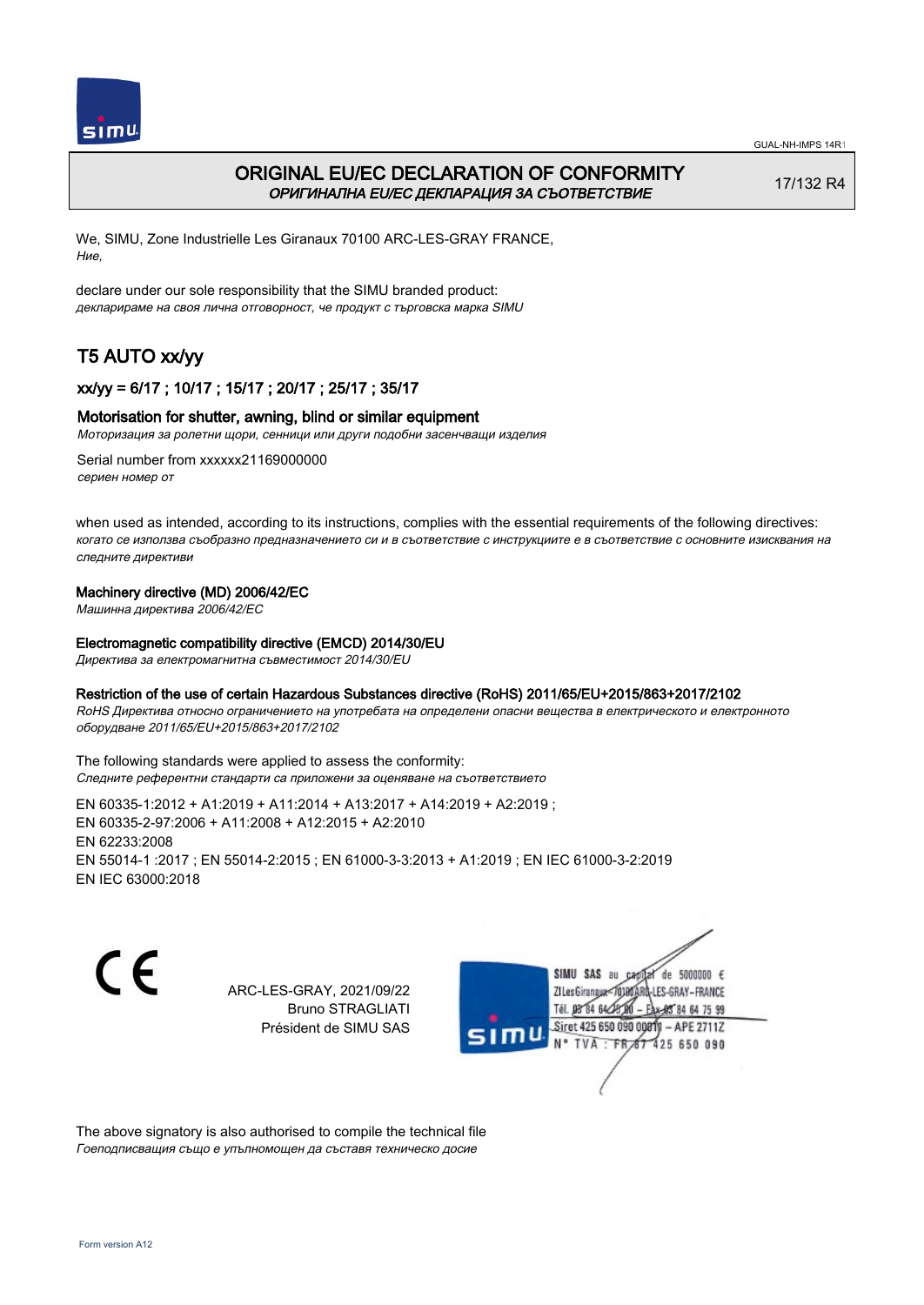

# ORIGINAL EU/EC DECLARATION OF CONFORMITY ORIGINÁLNÍ EU/ES PROHLÁŠENÍ O SHODĚ

17/132 R4

We, SIMU, Zone Industrielle Les Giranaux 70100 ARC-LES-GRAY FRANCE, My,

declare under our sole responsibility that the SIMU branded product: prohlašujeme na svou výlučnou odpovědnost, že výrobek značky SIMU

# T5 AUTO xx/yy

## xx/yy = 6/17 ; 10/17 ; 15/17 ; 20/17 ; 25/17 ; 35/17

## Motorisation for shutter, awning, blind or similar equipment

Pohon pro rolety, markýzy, clony nebo podobná zařízení

Serial number from xxxxxx21169000000 Sériové číslo od

when used as intended, according to its instructions, complies with the essential requirements of the following directives: pokud je používán v souladu s účelem použití a s návodem, splňuje základní požadavky těchto směrnic

#### Machinery directive (MD) 2006/42/EC

Směrnice o strojních zařízeních 2006/42/EC

#### Electromagnetic compatibility directive (EMCD) 2014/30/EU

Směrnice o elektromagnetické kompatibilitě 2014/30/EU

### Restriction of the use of certain Hazardous Substances directive (RoHS) 2011/65/EU+2015/863+2017/2102

Směrnice o omezení používání některých nebezpečných látek v elektrických a elektronických zařízeních 2011/65/EU+2015/863+2017/2102

The following standards were applied to assess the conformity: Pro posouzení shody byly použity následující normy

EN 60335‑1:2012 + A1:2019 + A11:2014 + A13:2017 + A14:2019 + A2:2019 ; EN 60335‑2‑97:2006 + A11:2008 + A12:2015 + A2:2010 EN 62233:2008 EN 55014‑1 :2017 ; EN 55014‑2:2015 ; EN 61000‑3‑3:2013 + A1:2019 ; EN IEC 61000‑3‑2:2019 EN IEC 63000:2018

C E

ARC-LES-GRAY, 2021/09/22 Bruno STRAGLIATI Président de SIMU SAS



The above signatory is also authorised to compile the technical file Výše uvedená osoba je také osoba pověřená sestavením technické dokumentace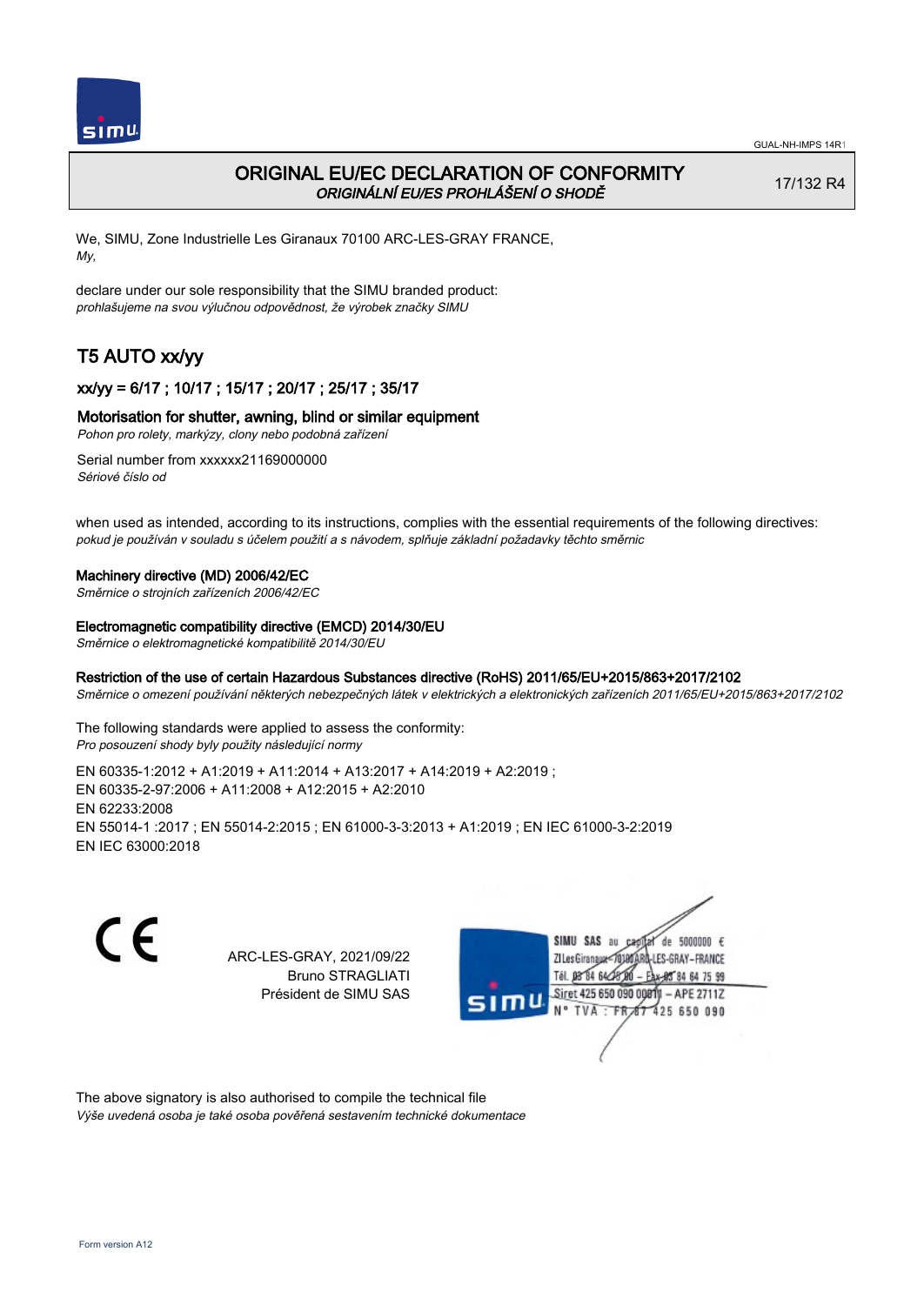



# ORIGINAL EU/EC DECLARATION OF CONFORMITY ORIGINAL EU/EF-OVERENSSTEMMELSESERKLÆRING

17/132 R4

We, SIMU, Zone Industrielle Les Giranaux 70100 ARC-LES-GRAY FRANCE, Vi,

declare under our sole responsibility that the SIMU branded product: erklærer som eneansvarlige, at SIMU mærkede produkter

# T5 AUTO xx/yy

## xx/yy = 6/17 ; 10/17 ; 15/17 ; 20/17 ; 25/17 ; 35/17

## Motorisation for shutter, awning, blind or similar equipment

Motorisering af gitre, markiser, persienner eller lign. udstyr

Serial number from xxxxxx21169000000 serienummer fra

when used as intended, according to its instructions, complies with the essential requirements of the following directives: når det anvendes efter hensigten, efter dennes instrukser, overholder kravene i følgende direktiver

#### Machinery directive (MD) 2006/42/EC

Maskindirektivet 2006/42/EC

#### Electromagnetic compatibility directive (EMCD) 2014/30/EU

Elektromagnetisk kompatibilitet direktiv 2014/30/EU

## Restriction of the use of certain Hazardous Substances directive (RoHS) 2011/65/EU+2015/863+2017/2102

RoHS direktiv 2011/65/EU+2015/863+2017/2102

The following standards were applied to assess the conformity: Referencestandarderne der følger blev anvendt til at vurdere overholdelsen

EN 60335‑1:2012 + A1:2019 + A11:2014 + A13:2017 + A14:2019 + A2:2019 ; EN 60335‑2‑97:2006 + A11:2008 + A12:2015 + A2:2010 EN 62233:2008 EN 55014‑1 :2017 ; EN 55014‑2:2015 ; EN 61000‑3‑3:2013 + A1:2019 ; EN IEC 61000‑3‑2:2019 EN IEC 63000:2018

C E

ARC-LES-GRAY, 2021/09/22 Bruno STRAGLIATI Président de SIMU SAS



The above signatory is also authorised to compile the technical file Personen nævnt ovenfor er også godkendt til at udarbejde det tekniske dossier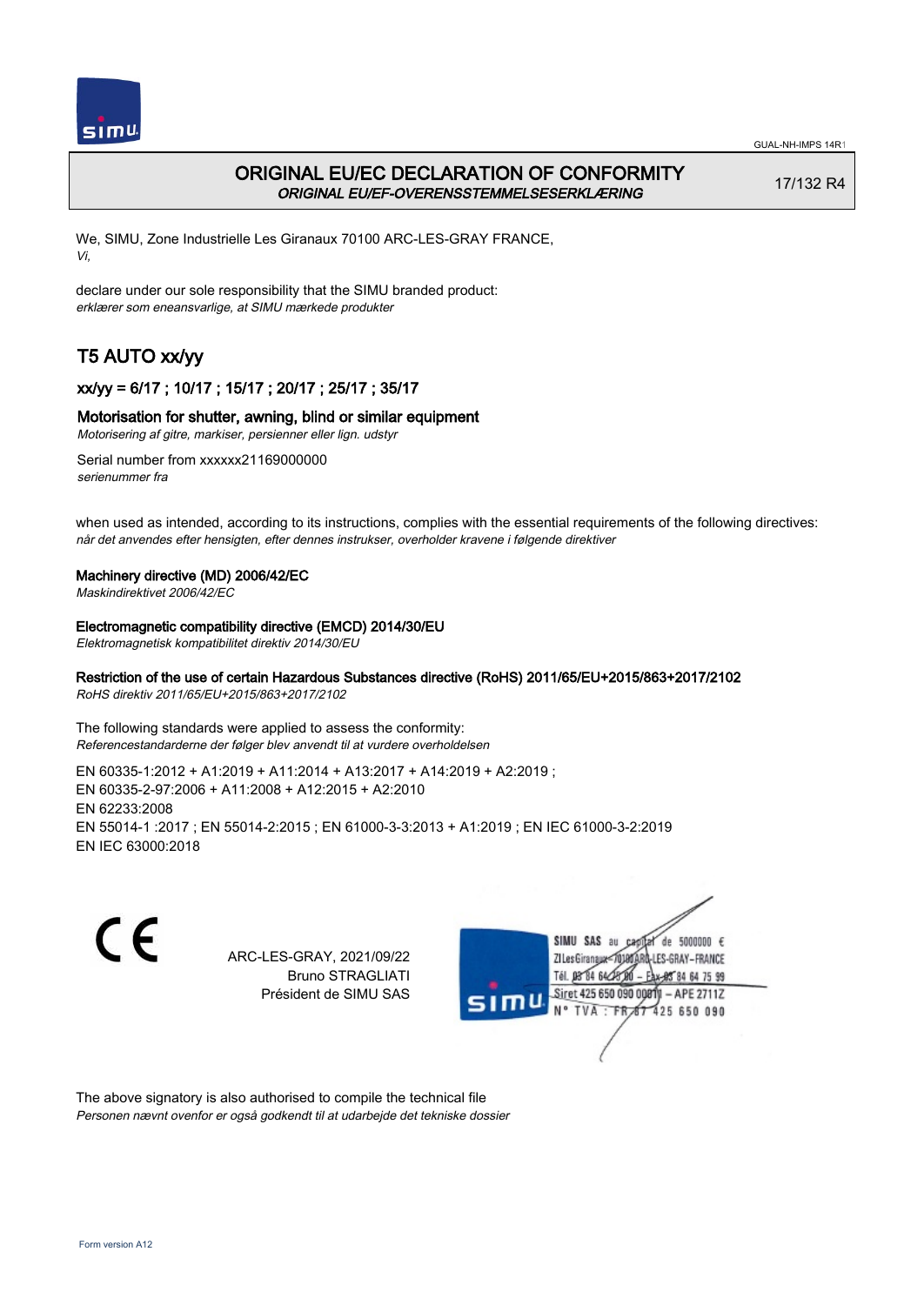

# ORIGINAL EU/EC DECLARATION OF CONFORMITY EL/EK VASTAVUSDEKLARATSIOON

17/132 R4

We, SIMU, Zone Industrielle Les Giranaux 70100 ARC-LES-GRAY FRANCE, Meie,

declare under our sole responsibility that the SIMU branded product: kinnitame kogu vastutusega, et SIMU kaubamärgiga tooted

# T5 AUTO xx/yy

## xx/yy = 6/17 ; 10/17 ; 15/17 ; 20/17 ; 25/17 ; 35/17

#### Motorisation for shutter, awning, blind or similar equipment

Aknaluukide, varikatuste, aknakardinate või sarnaste seadmete motoriseerimine

Serial number from xxxxxx21169000000 Seerianumber alates

when used as intended, according to its instructions, complies with the essential requirements of the following directives: kui kasutatakse eesmärgipäraselt ja juhiste kohaselt, vastavad käesoleva direktiivi põhinõuetele

#### Machinery directive (MD) 2006/42/EC

Masinate direktiiv 2006/42/EC

#### Electromagnetic compatibility directive (EMCD) 2014/30/EU

Elektromagnetilise ühilduvuse direktiiv 2014/30/EU

### Restriction of the use of certain Hazardous Substances directive (RoHS) 2011/65/EU+2015/863+2017/2102

RoHs direktiiv ohtlike ainete kasutamise piirangute kohta elektri- ja elektroonikaseadmetes 2011/65/EU+2015/863+2017/2102

The following standards were applied to assess the conformity: Vastavusdeklaratsiooni hindamiseks kasutatakse järgmisi standardeid

EN 60335‑1:2012 + A1:2019 + A11:2014 + A13:2017 + A14:2019 + A2:2019 ; EN 60335‑2‑97:2006 + A11:2008 + A12:2015 + A2:2010 EN 62233:2008 EN 55014‑1 :2017 ; EN 55014‑2:2015 ; EN 61000‑3‑3:2013 + A1:2019 ; EN IEC 61000‑3‑2:2019 EN IEC 63000:2018

C E

ARC-LES-GRAY, 2021/09/22 Bruno STRAGLIATI Président de SIMU SAS



The above signatory is also authorised to compile the technical file Eelpool nimetatud isik on volitatud koostama tehnilist dokumentatsiooni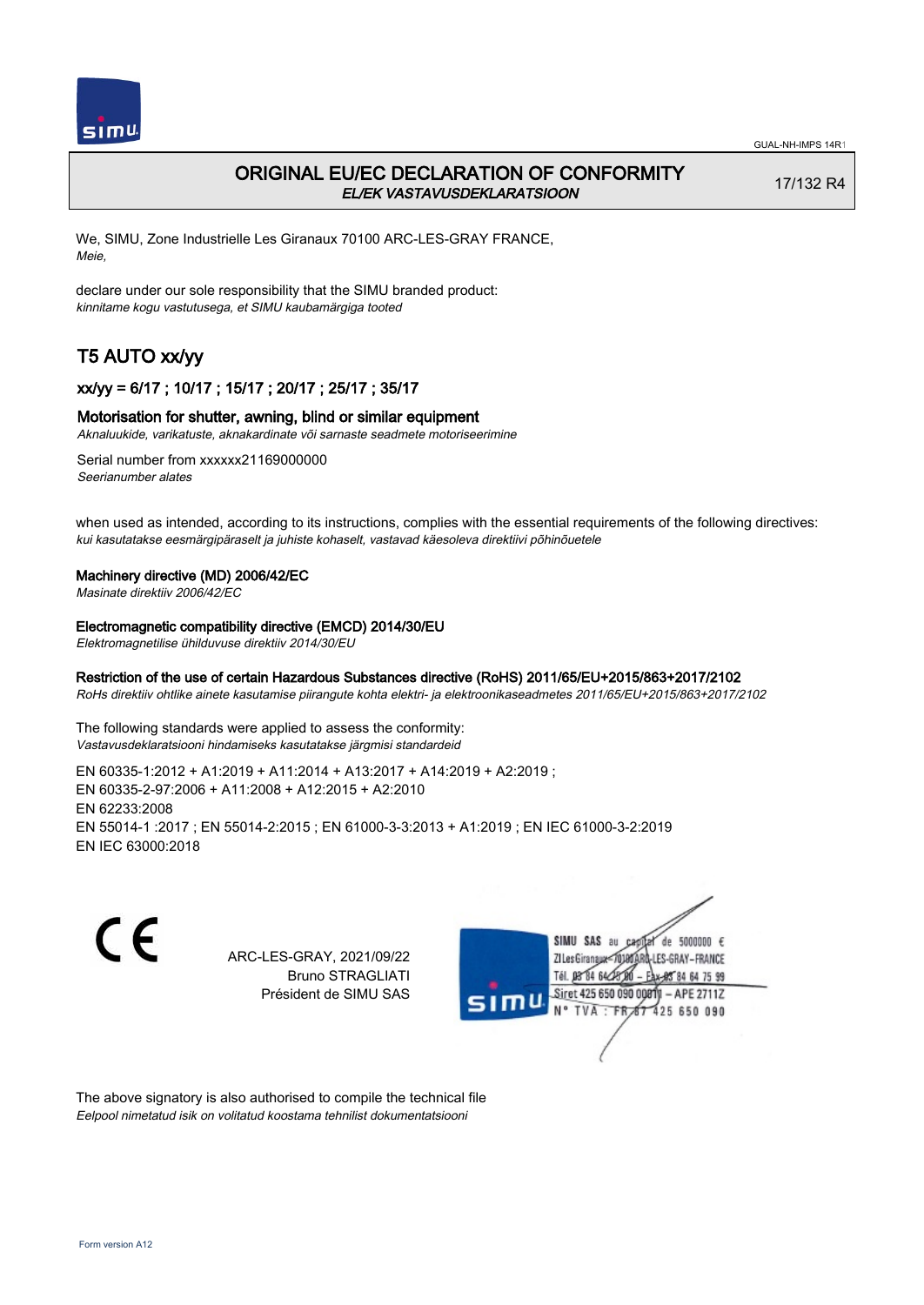

# ORIGINAL EU/EC DECLARATION OF CONFORMITY ALKUPERÄISET EU/EY-VAATIMUSTENMUKAISUUSVAKUUTUS

17/132 R4

We, SIMU, Zone Industrielle Les Giranaux 70100 ARC-LES-GRAY FRANCE, Me,

declare under our sole responsibility that the SIMU branded product: vakuutamme omalla vastuullamme, että SIMU merkkituote

# T5 AUTO xx/yy

## xx/yy = 6/17 ; 10/17 ; 15/17 ; 20/17 ; 25/17 ; 35/17

### Motorisation for shutter, awning, blind or similar equipment

Sälerullainten, markiisien, kaihtimien tai vastaavien motorisointi

Serial number from xxxxxx21169000000 sarianumerot

when used as intended, according to its instructions, complies with the essential requirements of the following directives: kun käytettynä oikein ja sen ohjeiden mukaan, noudattaa seuraavien direktiivien olennaisia vaatimuksia

### Machinery directive (MD) 2006/42/EC

Konedirektiivin 2006/42/EC

#### Electromagnetic compatibility directive (EMCD) 2014/30/EU

Sähkömagneettinen yhteensopivuus direktiivin 2014/30/EU

# Restriction of the use of certain Hazardous Substances directive (RoHS) 2011/65/EU+2015/863+2017/2102

RoHS direktiivin 2011/65/EU+2015/863+2017/2102

The following standards were applied to assess the conformity: Seuraavia viitestandardeja sovellettiin vaatimustenmukaisuusvakuutusta arvioitaessa

EN 60335‑1:2012 + A1:2019 + A11:2014 + A13:2017 + A14:2019 + A2:2019 ; EN 60335‑2‑97:2006 + A11:2008 + A12:2015 + A2:2010 EN 62233:2008 EN 55014‑1 :2017 ; EN 55014‑2:2015 ; EN 61000‑3‑3:2013 + A1:2019 ; EN IEC 61000‑3‑2:2019 EN IEC 63000:2018

C E

ARC-LES-GRAY, 2021/09/22 Bruno STRAGLIATI Président de SIMU SAS



The above signatory is also authorised to compile the technical file Yllä allekirjoittaja on myös valtuutettu kokoamaan teknisten tiedostojen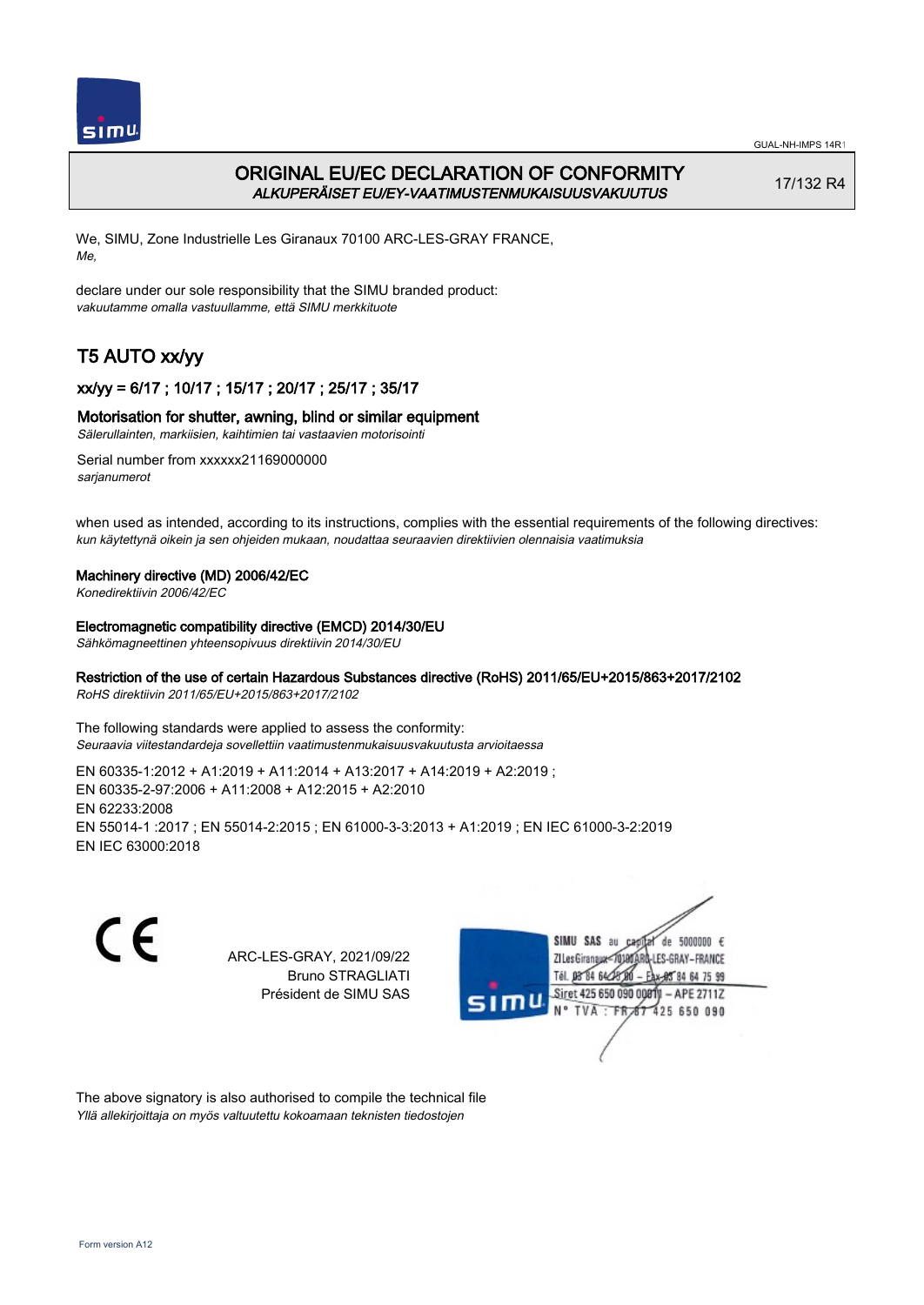

# ORIGINAL EU/EC DECLARATION OF CONFORMITY ΠΡΩΤΟΤΥΠΟ ΔΗΛΩΣΗ ΣΥΜΜΟΡΦΩΣΗΣ ΕΕ/EK

17/132 R4

We, SIMU, Zone Industrielle Les Giranaux 70100 ARC-LES-GRAY FRANCE, εμείς,

declare under our sole responsibility that the SIMU branded product: Δηλώνουμε αναλαμβάνοντας την αποκλειστική ευθύνη ότι το επώνυμο προϊόν SIMU

# T5 AUTO xx/yy

## xx/yy = 6/17 ; 10/17 ; 15/17 ; 20/17 ; 25/17 ; 35/17

### Motorisation for shutter, awning, blind or similar equipment

Μηχανοκίνηση για ρολα,τέντες,στόρια ή παρόμοιο εξοπλισμό

Serial number from xxxxxx21169000000 σειριακό αριθμό από

when used as intended, according to its instructions, complies with the essential requirements of the following directives: όταν χρησιμοποιείται όπως έχει προβλεφθεί, σύμφωνα με τις οδηγίες του, συμφωνεί με τις βασικές απαιτήσεις των ακόλουθων οδηγιών

#### Machinery directive (MD) 2006/42/EC

Οδηγία περι μηχανικού εξοπλισμού 2006/42/EC

#### Electromagnetic compatibility directive (EMCD) 2014/30/EU

Οδηγία ηλεκτρομαγνητικής συμβατότητας 2014/30/EU

#### Restriction of the use of certain Hazardous Substances directive (RoHS) 2011/65/EU+2015/863+2017/2102

Οδηγίας RoHS 2011/65/EU+2015/863+2017/2102

The following standards were applied to assess the conformity: Τα πρότυπα αναφοράς που ακολουθούν εφαρμόστηκαν με σκοπό την αξιολόγηση της συμμόρφωσης

EN 60335‑1:2012 + A1:2019 + A11:2014 + A13:2017 + A14:2019 + A2:2019 ; EN 60335‑2‑97:2006 + A11:2008 + A12:2015 + A2:2010 EN 62233:2008 EN 55014‑1 :2017 ; EN 55014‑2:2015 ; EN 61000‑3‑3:2013 + A1:2019 ; EN IEC 61000‑3‑2:2019 EN IEC 63000:2018

C E

ARC-LES-GRAY, 2021/09/22 Bruno STRAGLIATI Président de SIMU SAS



The above signatory is also authorised to compile the technical file

Το πρόσωπο που αναφέρεται παραπάνω είναι επίσης εξουσιοδοτημένο να καταρτίσει τον τεχνικό φάκελο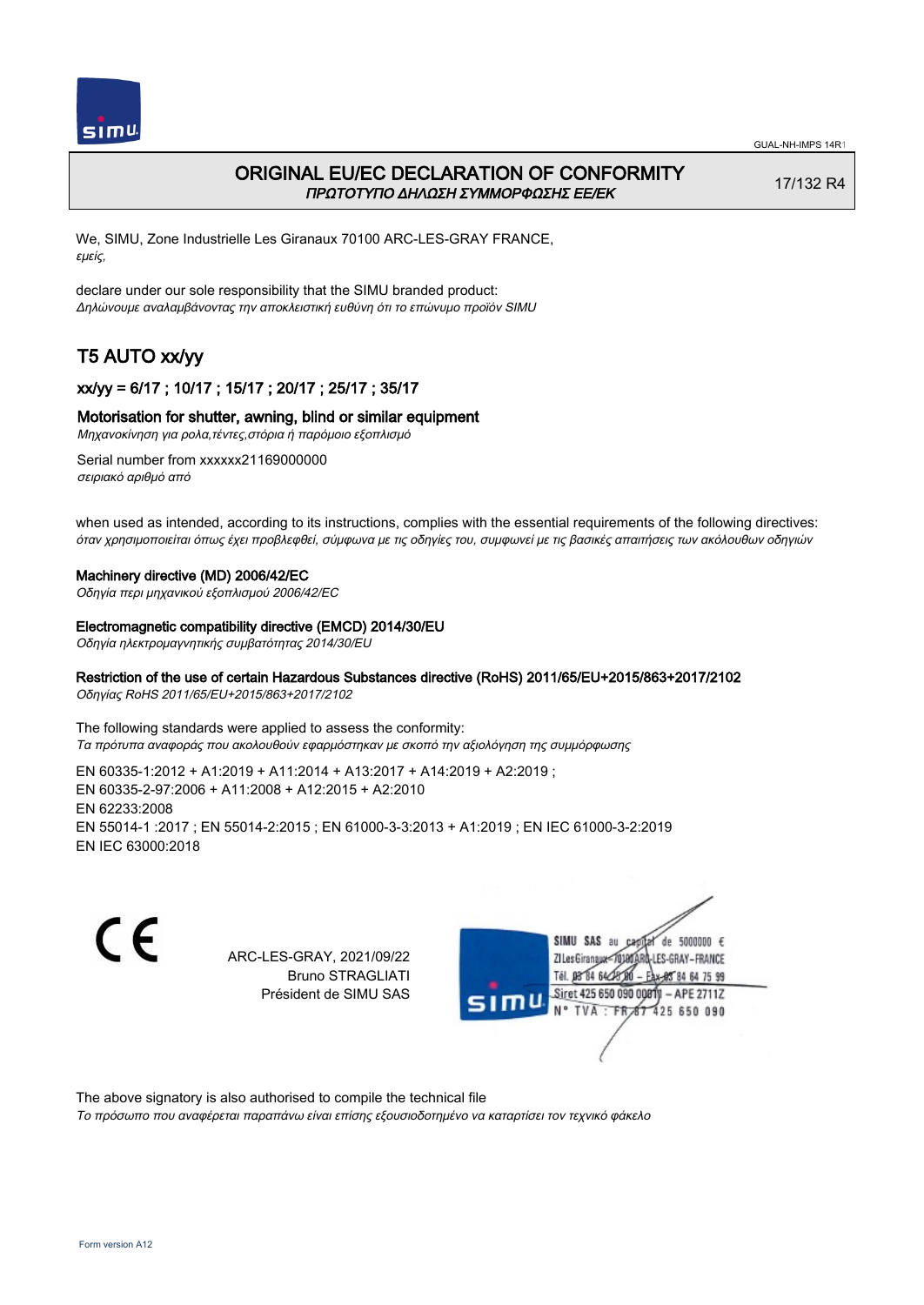

# ORIGINAL EU/EC DECLARATION OF CONFORMITY ORGINALNA EU/EC DEKLARACIJA O USKLAĐENOSTI

17/132 R4

We, SIMU, Zone Industrielle Les Giranaux 70100 ARC-LES-GRAY FRANCE, Mi,

declare under our sole responsibility that the SIMU branded product: izjavljujemo pod punom odgovornošču da je proizvod marke SIMU

# T5 AUTO xx/yy

## xx/yy = 6/17 ; 10/17 ; 15/17 ; 20/17 ; 25/17 ; 35/17

## Motorisation for shutter, awning, blind or similar equipment

Motorizacija za rolete,tende,sjenila ili slične opreme

Serial number from xxxxxx21169000000 Serijski broj iz

when used as intended, according to its instructions, complies with the essential requirements of the following directives: ako se upotrebljava prema namjeni, prema važećim uputama, usklađen sa prijeko potrebnim zahtijevima slijedećih direktiva

#### Machinery directive (MD) 2006/42/EC

Direktiva o strojevima 2006/42/EC

#### Electromagnetic compatibility directive (EMCD) 2014/30/EU

Direktiva o elektromagnetskoj usklađenosti 2014/30/EU

## Restriction of the use of certain Hazardous Substances directive (RoHS) 2011/65/EU+2015/863+2017/2102

Direktiva RoHS 2011/65/EU+2015/863+2017/2102

The following standards were applied to assess the conformity: Slijedeće reference standarda se primjenjuju da se odredi usklađenost

EN 60335‑1:2012 + A1:2019 + A11:2014 + A13:2017 + A14:2019 + A2:2019 ; EN 60335‑2‑97:2006 + A11:2008 + A12:2015 + A2:2010 EN 62233:2008 EN 55014‑1 :2017 ; EN 55014‑2:2015 ; EN 61000‑3‑3:2013 + A1:2019 ; EN IEC 61000‑3‑2:2019 EN IEC 63000:2018

C E

ARC-LES-GRAY, 2021/09/22 Bruno STRAGLIATI Président de SIMU SAS



The above signatory is also authorised to compile the technical file Gore navedeni potpisnik također je ovlašten za sastavljanje tehničkog dokumenta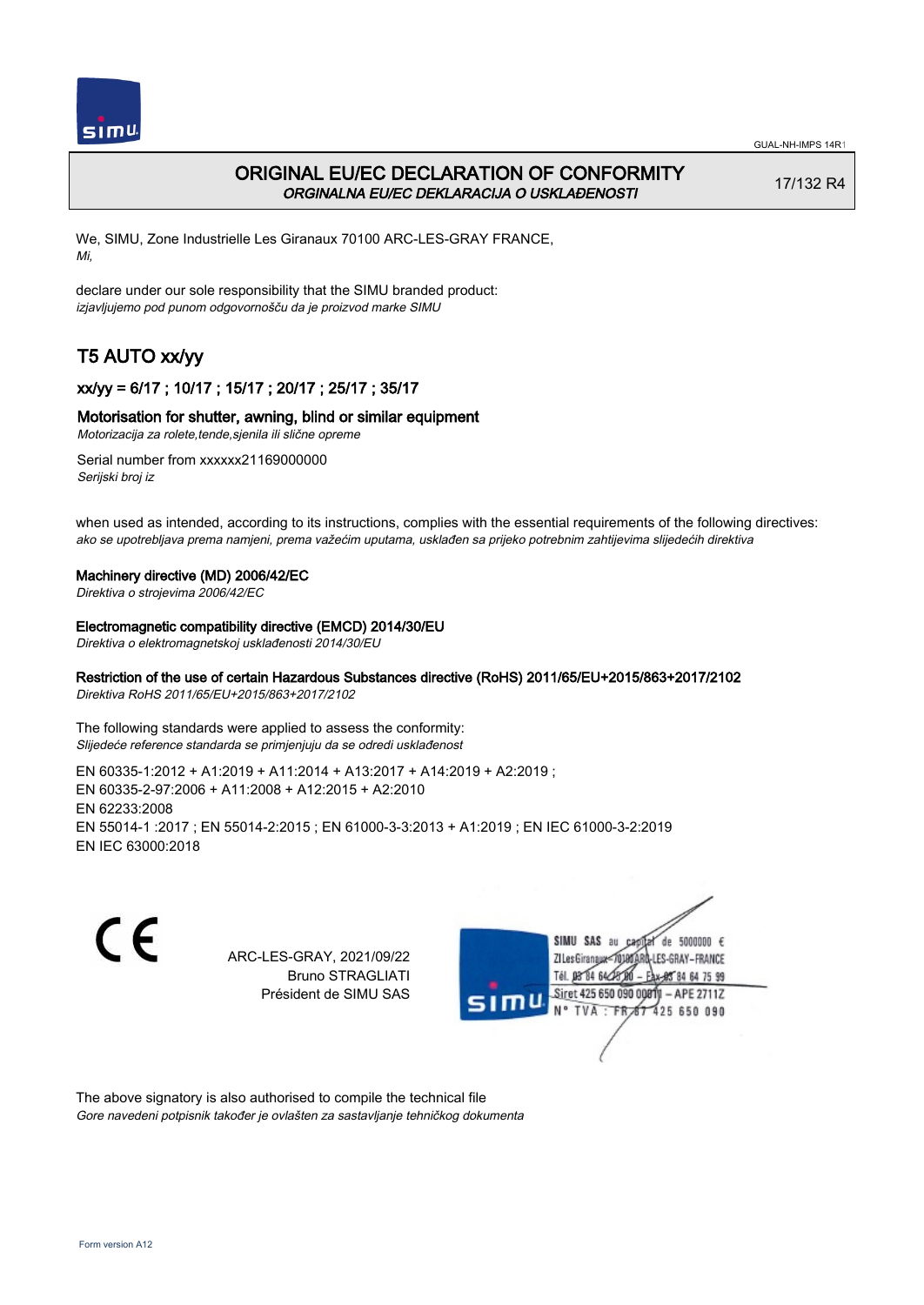

## ORIGINAL EU/EC DECLARATION OF CONFORMITY Eredeti EU/CE Megfelelőségi Nyilatkozat

17/132 R4

We, SIMU, Zone Industrielle Les Giranaux 70100 ARC-LES-GRAY FRANCE, Alulírott,

declare under our sole responsibility that the SIMU branded product: felelősségünk teljes tudatában kijelentjük, hogy a szóban forgó SIMU termék

# T5 AUTO xx/yy

## xx/yy = 6/17 ; 10/17 ; 15/17 ; 20/17 ; 25/17 ; 35/17

#### Motorisation for shutter, awning, blind or similar equipment

Redőny, napellenző vagy hasonlószerkezetek motorizálása

Serial number from xxxxxx21169000000 Sorozatszámtól

when used as intended, according to its instructions, complies with the essential requirements of the following directives: megfelel, az alábbi irányelvekben megfogalmazott alapvető követelményeknek

#### Machinery directive (MD) 2006/42/EC

Gépekre vonatkozó irányelv 2006/42/EC

#### Electromagnetic compatibility directive (EMCD) 2014/30/EU

Elektromágneses megfelelőségi irányelv 2014/30/EU

#### Restriction of the use of certain Hazardous Substances directive (RoHS) 2011/65/EU+2015/863+2017/2102

RoHS irányelv 2011/65/EU+2015/863+2017/2102

The following standards were applied to assess the conformity: A megfelelőség biztosításának érdekében az alábbi szabványok kerültek alkalmazásra

EN 60335‑1:2012 + A1:2019 + A11:2014 + A13:2017 + A14:2019 + A2:2019 ; EN 60335‑2‑97:2006 + A11:2008 + A12:2015 + A2:2010 EN 62233:2008 EN 55014‑1 :2017 ; EN 55014‑2:2015 ; EN 61000‑3‑3:2013 + A1:2019 ; EN IEC 61000‑3‑2:2019 EN IEC 63000:2018

C E

ARC-LES-GRAY, 2021/09/22 Bruno STRAGLIATI Président de SIMU SAS



The above signatory is also authorised to compile the technical file A fent említett aláíró is jogosult a műszaki dokumentáció összeállítására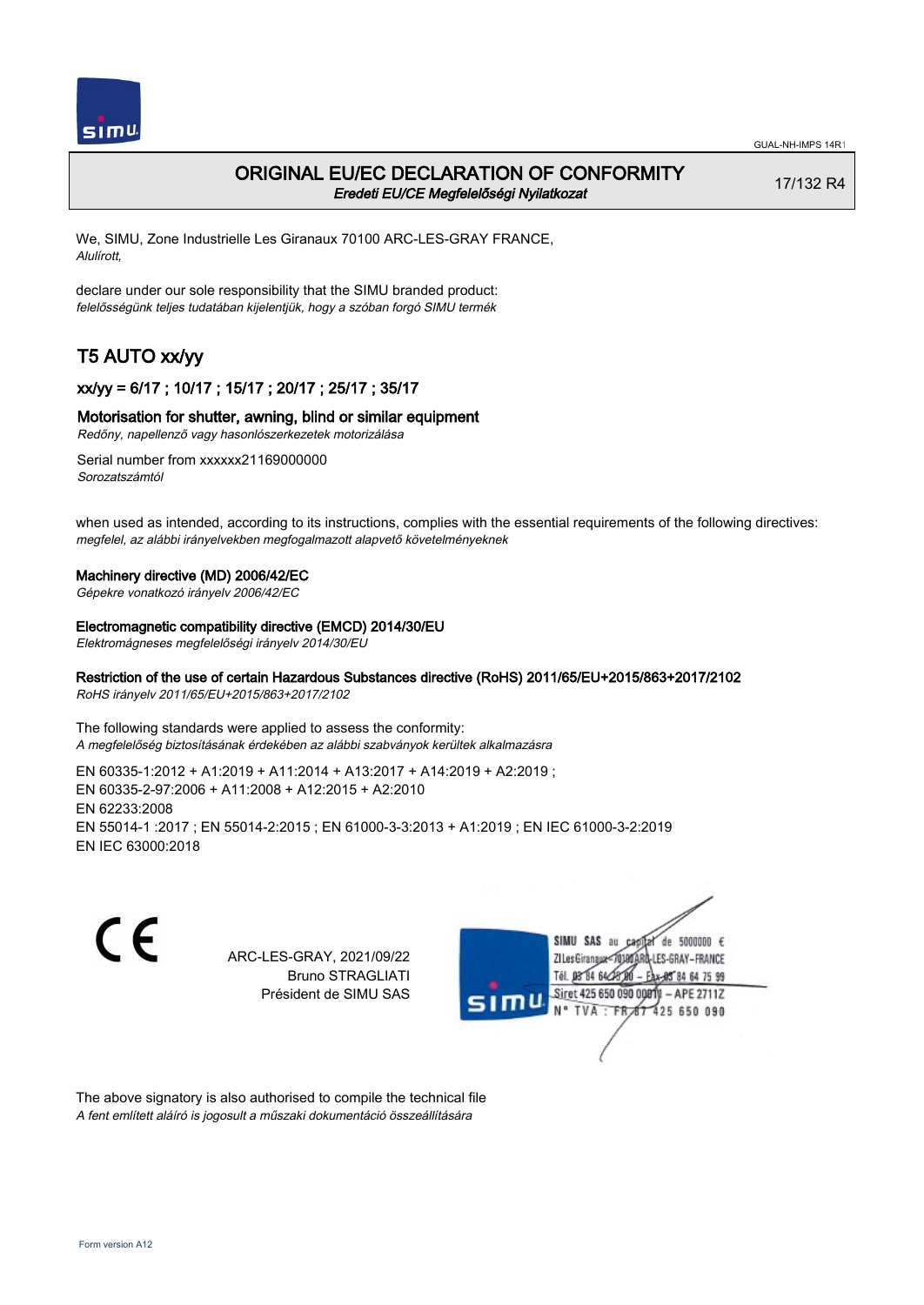

# ORIGINAL EU/EC DECLARATION OF CONFORMITY ORIGINALI ES/EB ATITIKTIES DEKLARACIJA

17/132 R4

We, SIMU, Zone Industrielle Les Giranaux 70100 ARC-LES-GRAY FRANCE, Mes,

declare under our sole responsibility that the SIMU branded product: atsakingai deklaruojame, kad SIMU kompanijos produktas

# T5 AUTO xx/yy

## xx/yy = 6/17 ; 10/17 ; 15/17 ; 20/17 ; 25/17 ; 35/17

### Motorisation for shutter, awning, blind or similar equipment

Apsauginių žaliuzių, markizių, ritininių užuolaidų ir panašių gaminių automatizavimas

Serial number from xxxxxx21169000000 Serijos numeris nuo

when used as intended, according to its instructions, complies with the essential requirements of the following directives: naudojamas pagal paskirtį, pagal gamintojo instrukcijas, atitinka esminius šių Direktyvų reikalavimus

### Machinery directive (MD) 2006/42/EC

Mašinų direktyva 2006/42/EC

Electromagnetic compatibility directive (EMCD) 2014/30/EU

Elektromagnetinio suderinamumo direktyva 2014/30/EU

## Restriction of the use of certain Hazardous Substances directive (RoHS) 2011/65/EU+2015/863+2017/2102

PMNA (RoHS) direktyva 2011/65/EU+2015/863+2017/2102

The following standards were applied to assess the conformity: Įverinti deklaruojamą atitiktį buvo taikomi toliau nurodyti standartai

EN 60335‑1:2012 + A1:2019 + A11:2014 + A13:2017 + A14:2019 + A2:2019 ; EN 60335‑2‑97:2006 + A11:2008 + A12:2015 + A2:2010 EN 62233:2008 EN 55014‑1 :2017 ; EN 55014‑2:2015 ; EN 61000‑3‑3:2013 + A1:2019 ; EN IEC 61000‑3‑2:2019 EN IEC 63000:2018

C E

ARC-LES-GRAY, 2021/09/22 Bruno STRAGLIATI Président de SIMU SAS



The above signatory is also authorised to compile the technical file Asmuo, pasirašęs šią deklaraciją, taip pat turi įgaliojimą sudaryti techninę bylą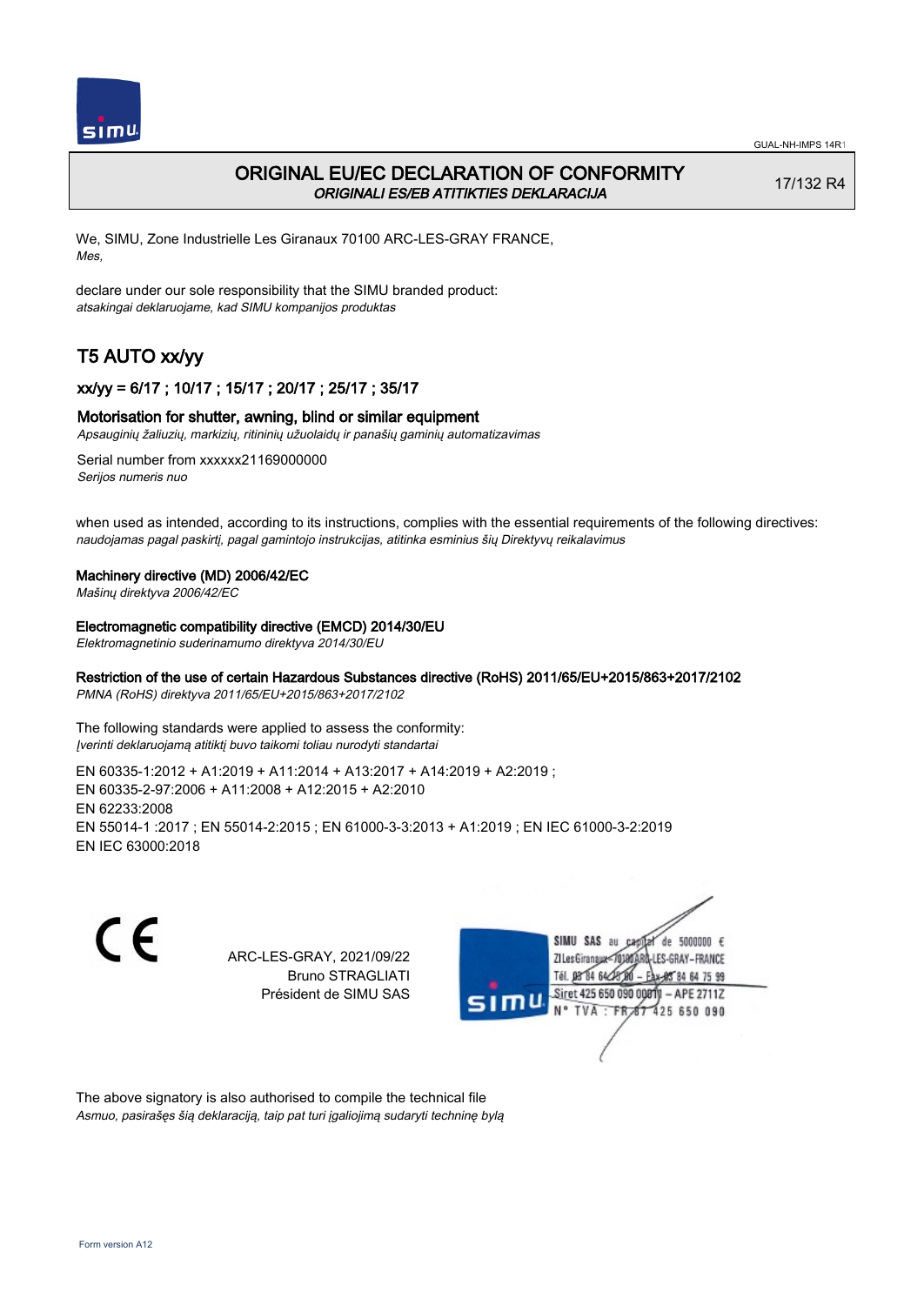

# ORIGINAL EU/EC DECLARATION OF CONFORMITY ES/EK ATBILSTĪBAS DEKLARĀCIJA

17/132 R4

We, SIMU, Zone Industrielle Les Giranaux 70100 ARC-LES-GRAY FRANCE, Mēs,

declare under our sole responsibility that the SIMU branded product: ar pilnu atbildību, apliecinām, ka SIMU zīmola produkti,

# T5 AUTO xx/yy

## xx/yy = 6/17 ; 10/17 ; 15/17 ; 20/17 ; 25/17 ; 35/17

#### Motorisation for shutter, awning, blind or similar equipment

Aizsargžalūziju, žalūziju, markīžu, aizkaru un līdzīgu gala produktu motorizēšana

Serial number from xxxxxx21169000000 sērijas numurs no

when used as intended, according to its instructions, complies with the essential requirements of the following directives: ja tie tiek lietoti saskaņā ar norādījumiem, atbilst šo direktīvu pamatprasībām

#### Machinery directive (MD) 2006/42/EC

Mašīnu Direktīva 2006/42/EC

Electromagnetic compatibility directive (EMCD) 2014/30/EU

Elektromagnētiskās Savietojamības Direktīva 2014/30/EU

#### Restriction of the use of certain Hazardous Substances directive (RoHS) 2011/65/EU+2015/863+2017/2102

RoHs Direktīva par dažādu bīstamu vielu izmantošanas ierobežošanu elektriskās un elektroniskās iekārtās 2011/65/EU+2015/863+2017/2102

The following standards were applied to assess the conformity: Atbilstības deklarācijas novērtēšanai tiek pielietoti sekojoši standarti

EN 60335‑1:2012 + A1:2019 + A11:2014 + A13:2017 + A14:2019 + A2:2019 ; EN 60335‑2‑97:2006 + A11:2008 + A12:2015 + A2:2010 EN 62233:2008 EN 55014‑1 :2017 ; EN 55014‑2:2015 ; EN 61000‑3‑3:2013 + A1:2019 ; EN IEC 61000‑3‑2:2019 EN IEC 63000:2018

 $\epsilon$ 

ARC-LES-GRAY, 2021/09/22 Bruno STRAGLIATI Président de SIMU SAS



The above signatory is also authorised to compile the technical file Iepriekš minētā persona ir pilnvarota sastādīt tehnisko dokumentāciju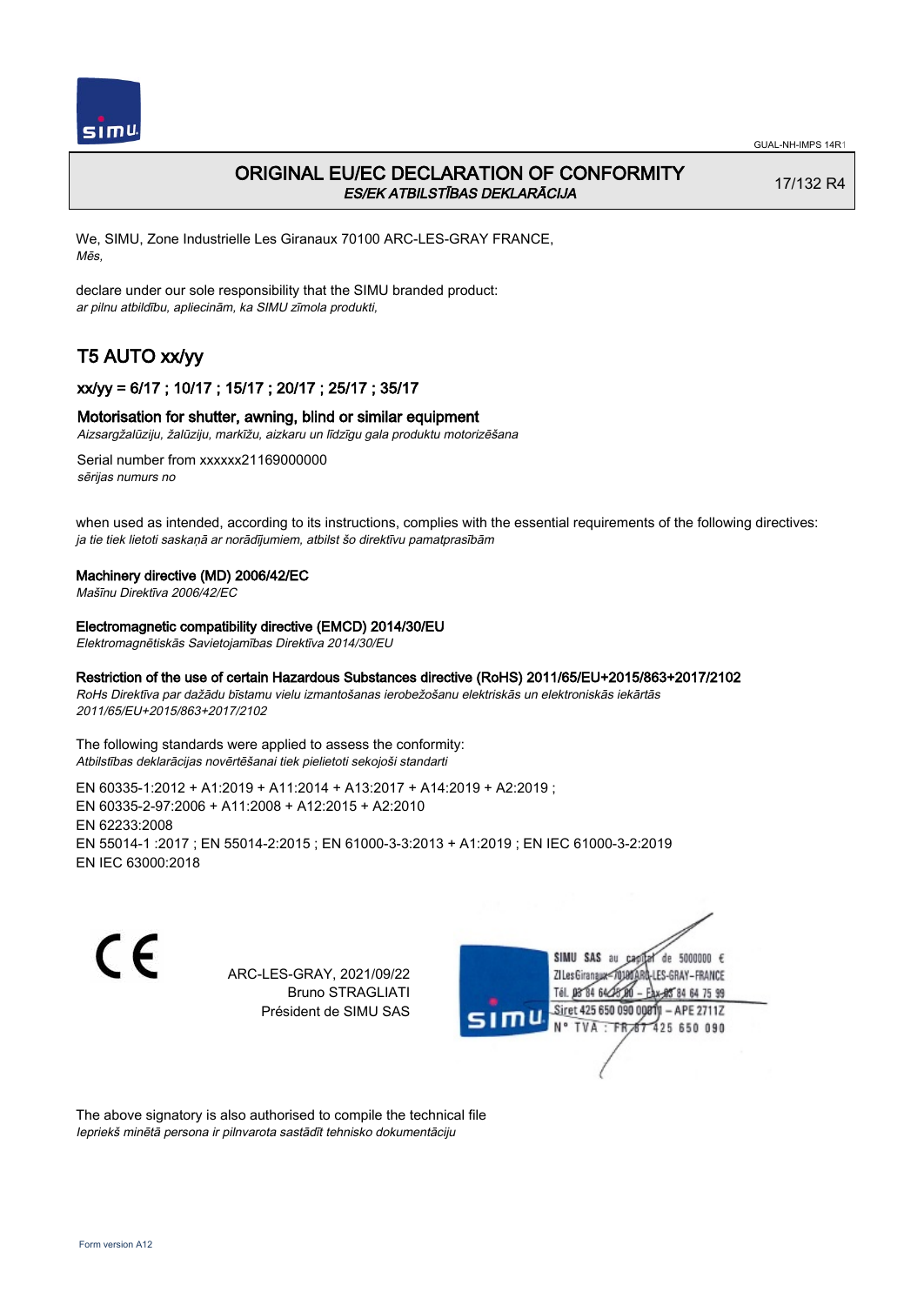

# ORIGINAL EU/EC DECLARATION OF CONFORMITY OORSPRONKELIJKE EU/EG-CONFORMITEITSVERKLARING

17/132 R4

We, SIMU, Zone Industrielle Les Giranaux 70100 ARC-LES-GRAY FRANCE, Wij,

declare under our sole responsibility that the SIMU branded product: verklaren op eigen verantwoordelijkheid dat het produkt van het SIMU

# T5 AUTO xx/yy

## xx/yy = 6/17 ; 10/17 ; 15/17 ; 20/17 ; 25/17 ; 35/17

## Motorisation for shutter, awning, blind or similar equipment

Motorisatie voor rolluiken, zonwering, screens of gelijkaardige toepassingen

Serial number from xxxxxx21169000000 Serienummer van

when used as intended, according to its instructions, complies with the essential requirements of the following directives: wanneer gebruikt voor de juiste toepassing voldoet aan de essentiële eisen van de volgende richtlijnen

### Machinery directive (MD) 2006/42/EC

Machinerichtlijn 2006/42/EC

Electromagnetic compatibility directive (EMCD) 2014/30/EU

Richtlijn elektromagnetische compatibiliteit 2014/30/EU

## Restriction of the use of certain Hazardous Substances directive (RoHS) 2011/65/EU+2015/863+2017/2102

RoHS Richtlijn 2011/65/EU+2015/863+2017/2102

The following standards were applied to assess the conformity: De volgende referentiestandaarden worden toegepast om de overeenstemming te evalueren

EN 60335‑1:2012 + A1:2019 + A11:2014 + A13:2017 + A14:2019 + A2:2019 ; EN 60335‑2‑97:2006 + A11:2008 + A12:2015 + A2:2010 EN 62233:2008 EN 55014‑1 :2017 ; EN 55014‑2:2015 ; EN 61000‑3‑3:2013 + A1:2019 ; EN IEC 61000‑3‑2:2019 EN IEC 63000:2018

C E

ARC-LES-GRAY, 2021/09/22 Bruno STRAGLIATI Président de SIMU SAS



The above signatory is also authorised to compile the technical file

De bovengenoemde persoon is ook bevoegd om het technisch dossier samen te stellen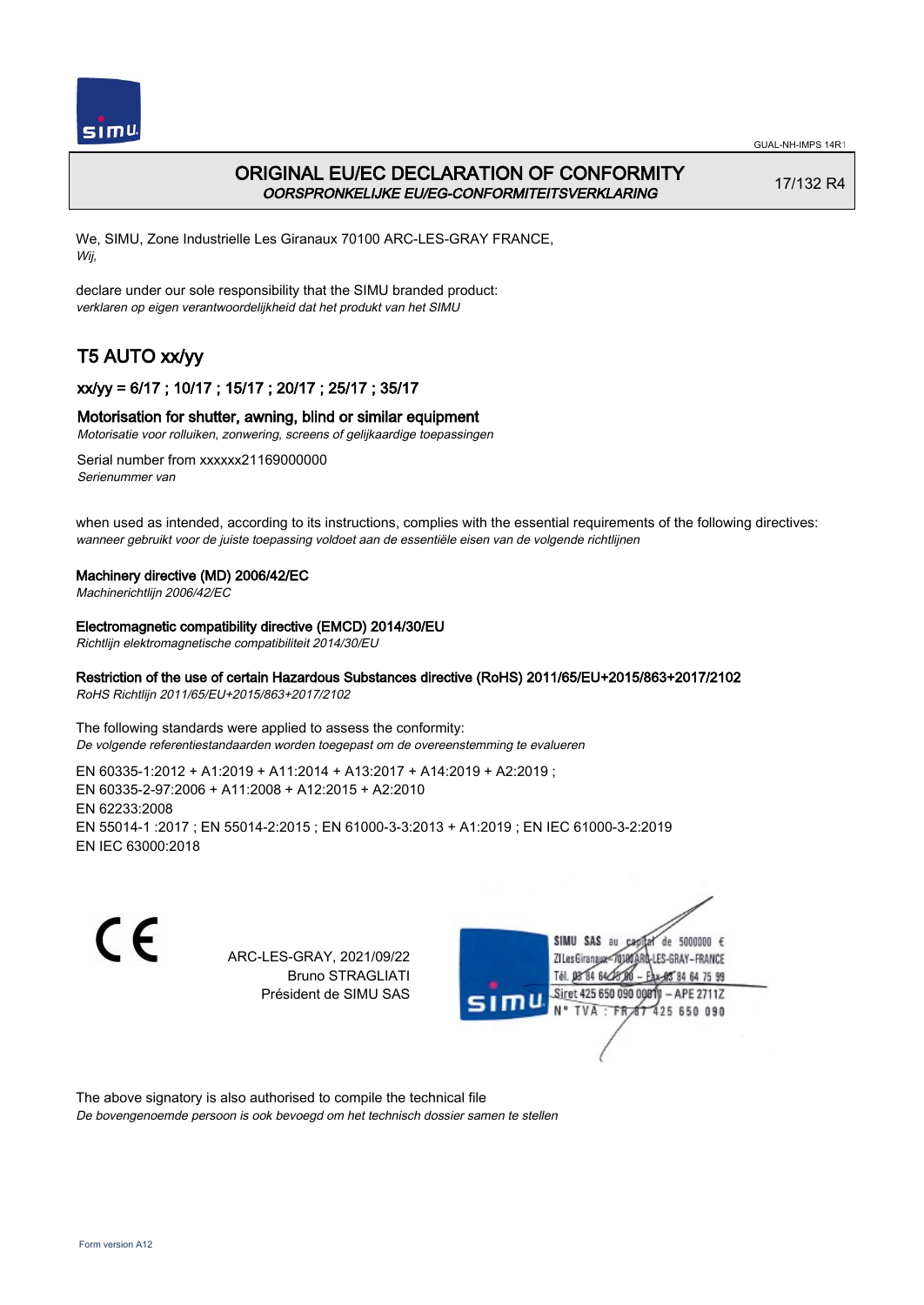

# ORIGINAL EU/EC DECLARATION OF CONFORMITY ORIGINAL EU / CE - ERKLÆRING

17/132 R4

We, SIMU, Zone Industrielle Les Giranaux 70100 ARC-LES-GRAY FRANCE, Vi,

declare under our sole responsibility that the SIMU branded product: erklærer under vårt eneansvar at SIMU merket produkt

# T5 AUTO xx/yy

## xx/yy = 6/17 ; 10/17 ; 15/17 ; 20/17 ; 25/17 ; 35/17

#### Motorisation for shutter, awning, blind or similar equipment

Motorisering for marksier, screens, persienner eller lignende utstyr

Serial number from xxxxxx21169000000 Serienummer fra

when used as intended, according to its instructions, complies with the essential requirements of the following directives: når de brukes som forutsatt, i henhold til sin instruks, i samsvar med de grunnlegende kravene i følgende direktiver

#### Machinery directive (MD) 2006/42/EC

Maskindirektivet 2006/42/EC

#### Electromagnetic compatibility directive (EMCD) 2014/30/EU

EMC-dirketivet 2014/30/EU

## Restriction of the use of certain Hazardous Substances directive (RoHS) 2011/65/EU+2015/863+2017/2102

RoHS-direktivet 2011/65/EU+2015/863+2017/2102

The following standards were applied to assess the conformity: Følgende referansestandarder ble brukt for å vurdere samsvar

EN 60335‑1:2012 + A1:2019 + A11:2014 + A13:2017 + A14:2019 + A2:2019 ; EN 60335‑2‑97:2006 + A11:2008 + A12:2015 + A2:2010 EN 62233:2008 EN 55014‑1 :2017 ; EN 55014‑2:2015 ; EN 61000‑3‑3:2013 + A1:2019 ; EN IEC 61000‑3‑2:2019 EN IEC 63000:2018

C E

ARC-LES-GRAY, 2021/09/22 Bruno STRAGLIATI Président de SIMU SAS



The above signatory is also authorised to compile the technical file Ovennevnte underskrevet fullmakt til å utarbeide den tekniske dokumentasjonen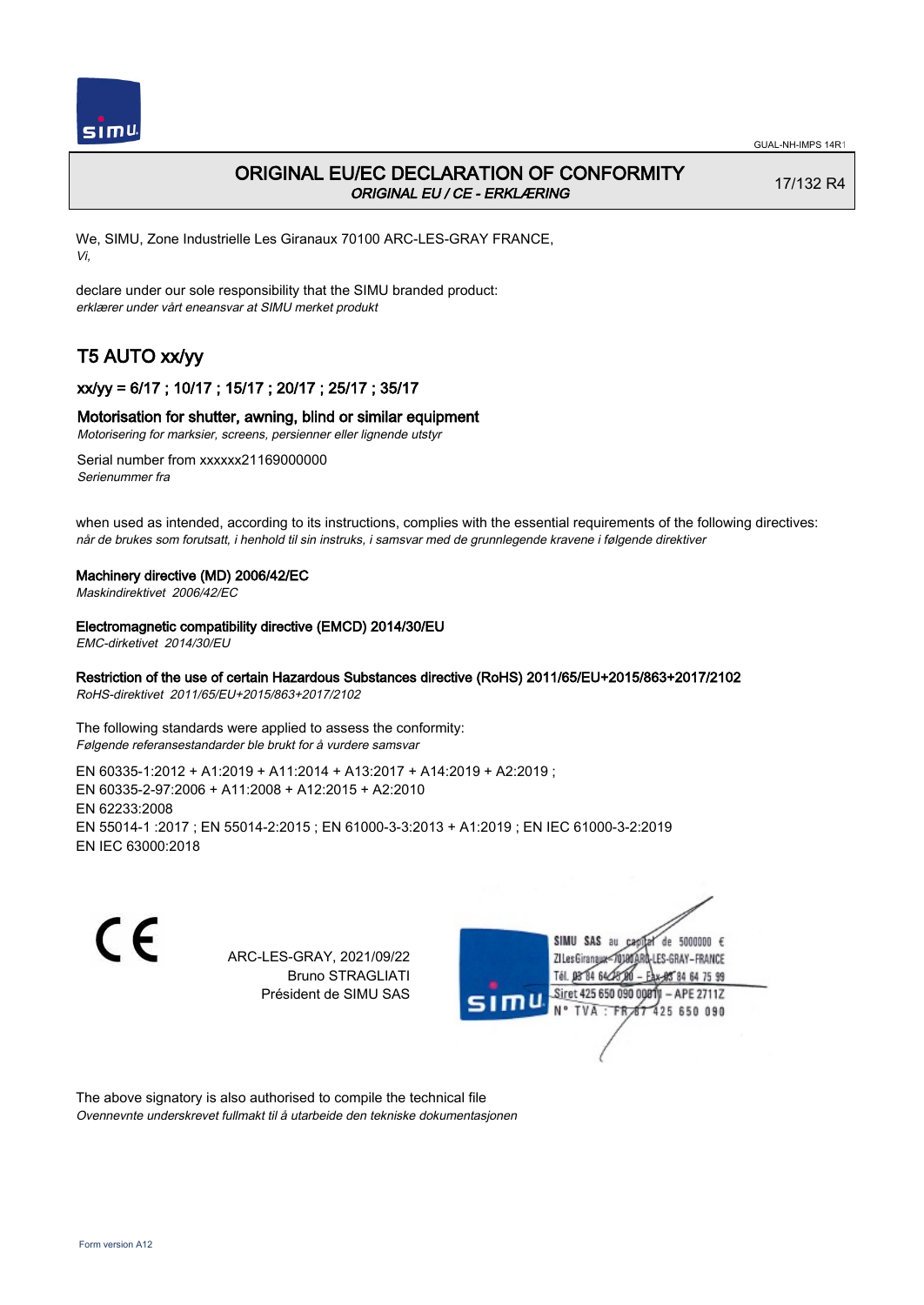

# ORIGINAL EU/EC DECLARATION OF CONFORMITY ORYGINALNA DEKLARACJA ZGODNOŚCI UE/WE

17/132 R4

We, SIMU, Zone Industrielle Les Giranaux 70100 ARC-LES-GRAY FRANCE, My,

declare under our sole responsibility that the SIMU branded product: deklarujemy z pełną odpowiedzialnością, że produkt oznaczony marką SIMU

# T5 AUTO xx/yy

## xx/yy = 6/17 ; 10/17 ; 15/17 ; 20/17 ; 25/17 ; 35/17

#### Motorisation for shutter, awning, blind or similar equipment

Wyposażenie w napęd rolety, markizy, osłony przeciwsłonecznej lub podobnego urządzenia

Serial number from xxxxxx21169000000 z numerem seryjnym od

when used as intended, according to its instructions, complies with the essential requirements of the following directives: gdy jest używany zgodnie z przeznaczeniem i instrukcjami, spełnia podstawowe wymagania następujących Dyrektyw

#### Machinery directive (MD) 2006/42/EC

Dyrektywa maszynowa 2006/42/EC

#### Electromagnetic compatibility directive (EMCD) 2014/30/EU

Dyrektywa kompatybilności elektromagnetycznej 2014/30/EU

## Restriction of the use of certain Hazardous Substances directive (RoHS) 2011/65/EU+2015/863+2017/2102

Dyrektywa RoHS 2011/65/EU+2015/863+2017/2102

The following standards were applied to assess the conformity: Do oceny zgodności zostały zastosowane następujące normy

EN 60335‑1:2012 + A1:2019 + A11:2014 + A13:2017 + A14:2019 + A2:2019 ; EN 60335‑2‑97:2006 + A11:2008 + A12:2015 + A2:2010 EN 62233:2008 EN 55014‑1 :2017 ; EN 55014‑2:2015 ; EN 61000‑3‑3:2013 + A1:2019 ; EN IEC 61000‑3‑2:2019 EN IEC 63000:2018

C E

ARC-LES-GRAY, 2021/09/22 Bruno STRAGLIATI Président de SIMU SAS



The above signatory is also authorised to compile the technical file

Osoba wskazana powyżej jest również upoważniony do przygotowania dokumentacji technicznej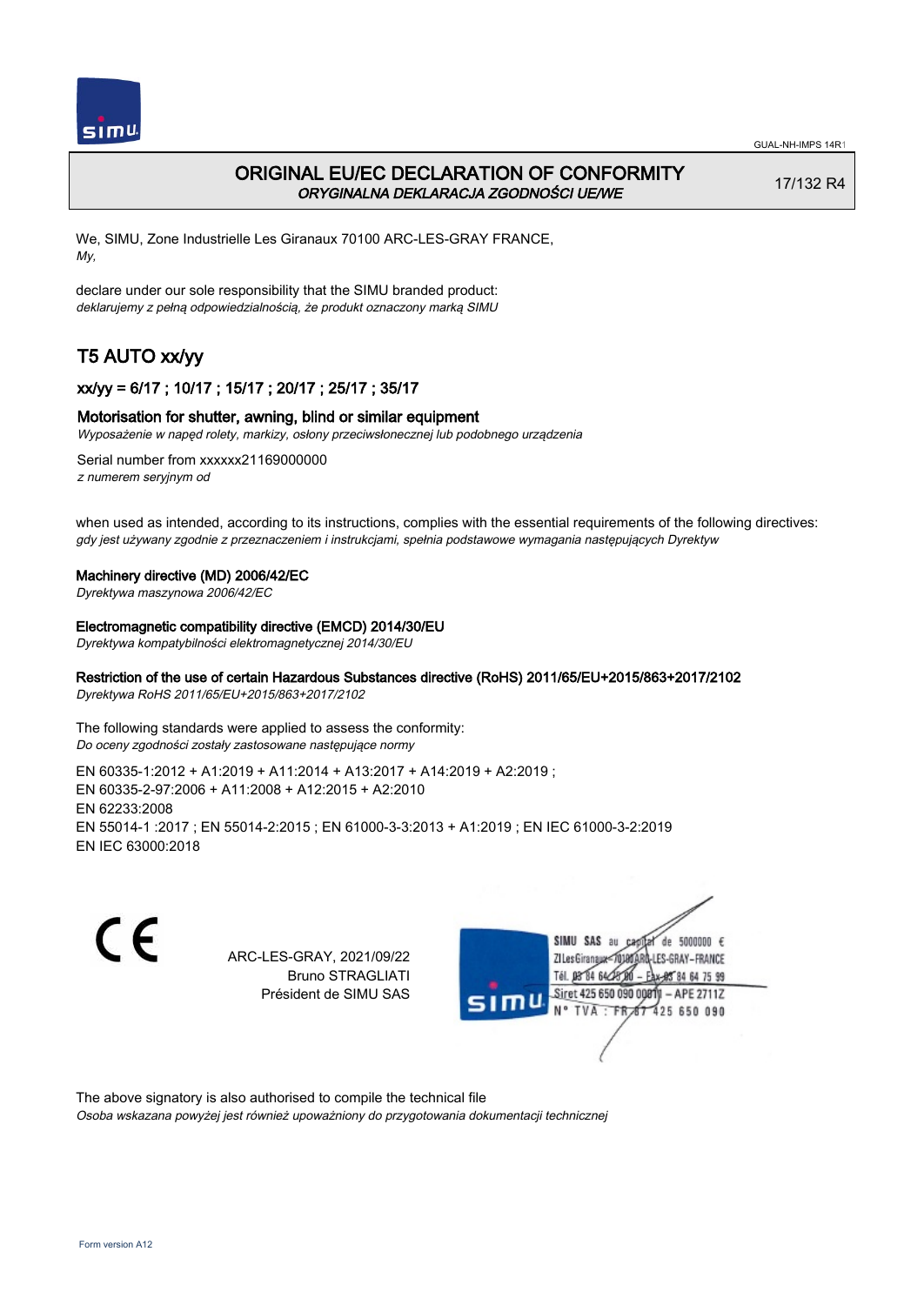

# ORIGINAL EU/EC DECLARATION OF CONFORMITY DECLARAÇÃO UE/CE DE CONFORMIDADE ORIGINAL

17/132 R4

We, SIMU, Zone Industrielle Les Giranaux 70100 ARC-LES-GRAY FRANCE, Nós,

declare under our sole responsibility that the SIMU branded product: declaramos sob nossa única responsabilidade que o dispositivo marca SIMU

# T5 AUTO xx/yy

## xx/yy = 6/17 ; 10/17 ; 15/17 ; 20/17 ; 25/17 ; 35/17

#### Motorisation for shutter, awning, blind or similar equipment

Motorização para toldo, persiana, estore, cortina ou equipamento parecido

Serial number from xxxxxx21169000000 Número de série desde

when used as intended, according to its instructions, complies with the essential requirements of the following directives: Quando utilizado de acordo com sua a aplicação, segundo as suas instruções, cumpre os requisitos essenciais das seguintes diretivas

#### Machinery directive (MD) 2006/42/EC

Diretiva Máquinas 2006/42/EC

Electromagnetic compatibility directive (EMCD) 2014/30/EU

Diretiva compatibilidade electromagnética 2014/30/EU

#### Restriction of the use of certain Hazardous Substances directive (RoHS) 2011/65/EU+2015/863+2017/2102

Diretiva RoHS 2011/65/EU+2015/863+2017/2102

The following standards were applied to assess the conformity: As normas de referência apresentadas em seguida foram aplicadas para avaliar a conformidade

EN 60335‑1:2012 + A1:2019 + A11:2014 + A13:2017 + A14:2019 + A2:2019 ; EN 60335‑2‑97:2006 + A11:2008 + A12:2015 + A2:2010 EN 62233:2008 EN 55014‑1 :2017 ; EN 55014‑2:2015 ; EN 61000‑3‑3:2013 + A1:2019 ; EN IEC 61000‑3‑2:2019 EN IEC 63000:2018

C E

ARC-LES-GRAY, 2021/09/22 Bruno STRAGLIATI Président de SIMU SAS



The above signatory is also authorised to compile the technical file

A pessoa nomeada acima também está autorizada a compilar o processo técnico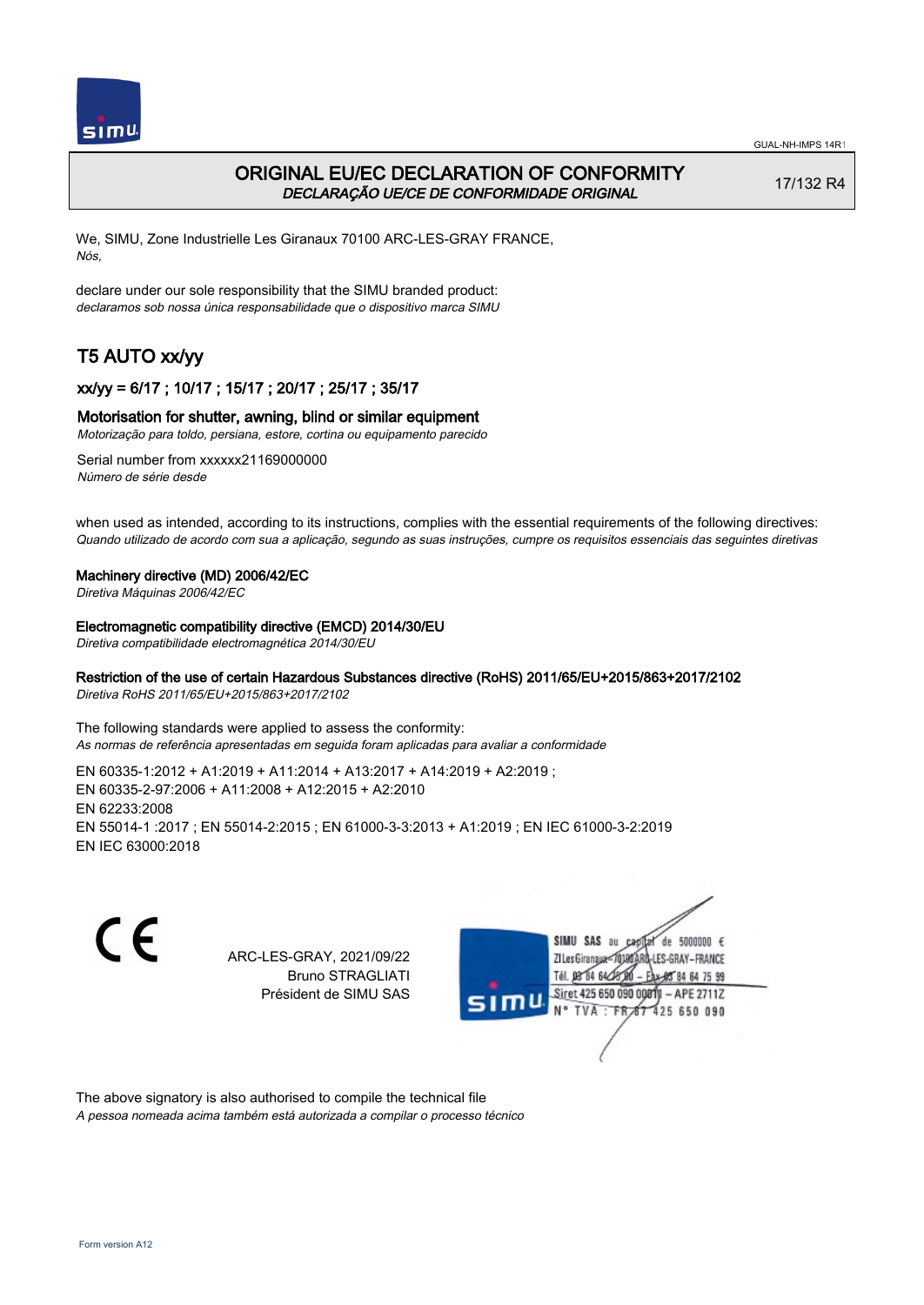



# ORIGINAL EU/EC DECLARATION OF CONFORMITY ORIGINAL EU/EC DECLARAIE DE CONFORMITATE

17/132 R4

We, SIMU, Zone Industrielle Les Giranaux 70100 ARC-LES-GRAY FRANCE, Noi,

declare under our sole responsibility that the SIMU branded product: declarăm pe propria răspundere că produsele marca SIMU

# T5 AUTO xx/yy

## xx/yy = 6/17 ; 10/17 ; 15/17 ; 20/17 ; 25/17 ; 35/17

## Motorisation for shutter, awning, blind or similar equipment

Motorizări pentru rulou, marchiză, perdea sau echipament similar

Serial number from xxxxxx21169000000 Numărul de serie din

when used as intended, according to its instructions, complies with the essential requirements of the following directives: utilizate conform destinaiei lor, aa cum este descris în manualul de utilizare, sunt în conformitate cu cerinele eseniale ale următoarelor directive

### Machinery directive (MD) 2006/42/EC

Directiva privind echipamentele tehnice 2006/42/EC

### Electromagnetic compatibility directive (EMCD) 2014/30/EU

Directiva privind compatibilitatea electromagnetică 2014/30/EU

### Restriction of the use of certain Hazardous Substances directive (RoHS) 2011/65/EU+2015/863+2017/2102

Directiva RoHS 2011/65/EU+2015/863+2017/2102

The following standards were applied to assess the conformity: Următoarele standarde de referină au fost aplicate pentru respectarea conformităii

EN 60335‑1:2012 + A1:2019 + A11:2014 + A13:2017 + A14:2019 + A2:2019 ; EN 60335‑2‑97:2006 + A11:2008 + A12:2015 + A2:2010 EN 62233:2008 EN 55014‑1 :2017 ; EN 55014‑2:2015 ; EN 61000‑3‑3:2013 + A1:2019 ; EN IEC 61000‑3‑2:2019 EN IEC 63000:2018

 $\epsilon$ 

ARC-LES-GRAY, 2021/09/22 Bruno STRAGLIATI Président de SIMU SAS



The above signatory is also authorised to compile the technical file

Semnatarul de mai sus este, de asemenea, autorizat să întocmească dosarul tehnic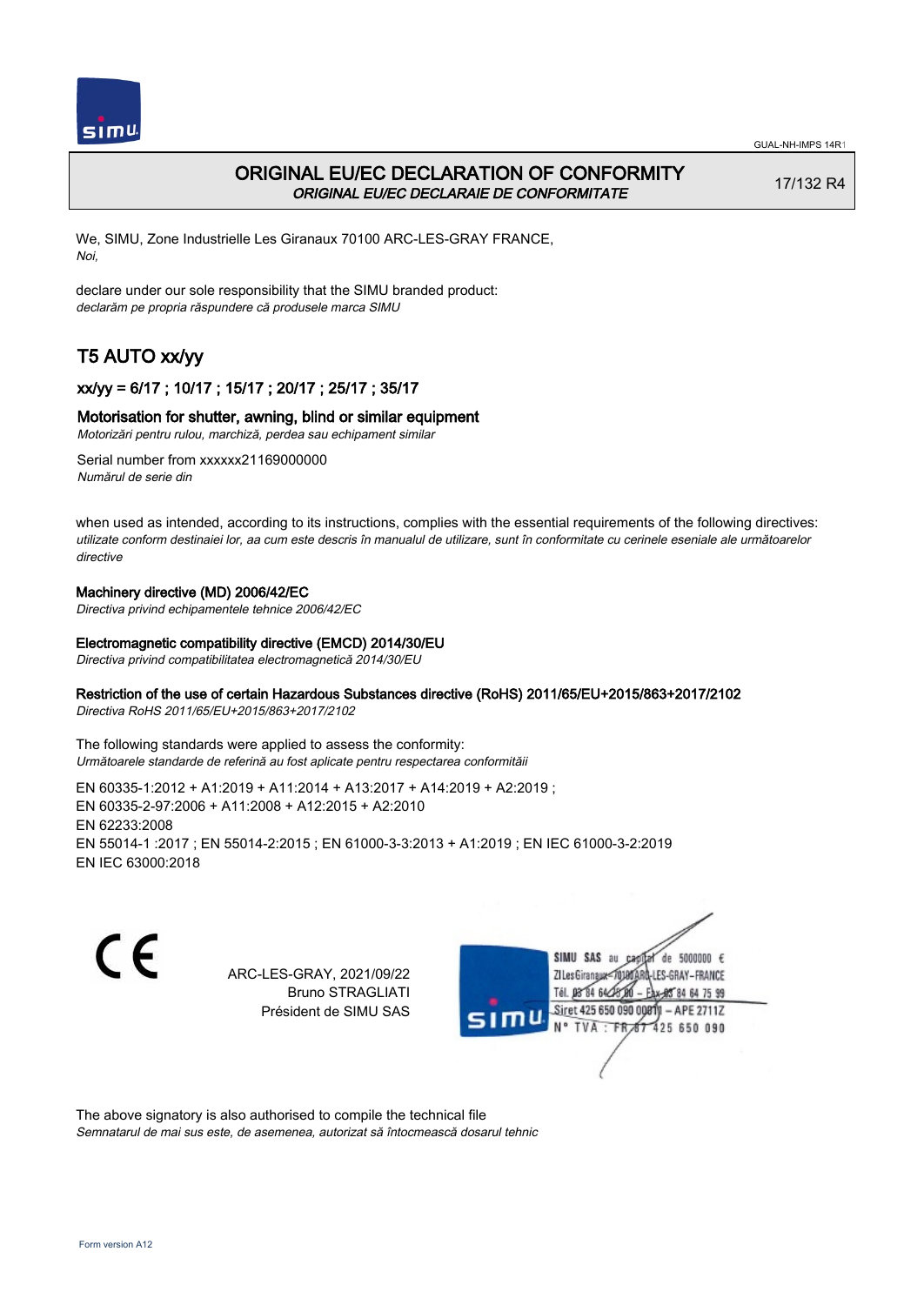

# ORIGINAL EU/EC DECLARATION OF CONFORMITY ORIGINAL EU/EG-FÖRSÄKRAN OM ÖVERENSSTÄMMELSE

17/132 R4

We, SIMU, Zone Industrielle Les Giranaux 70100 ARC-LES-GRAY FRANCE, Vi,

declare under our sole responsibility that the SIMU branded product: försäkrar på eget ansvar att produkten av varumärket SIMU

# T5 AUTO xx/yy

## xx/yy = 6/17 ; 10/17 ; 15/17 ; 20/17 ; 25/17 ; 35/17

## Motorisation for shutter, awning, blind or similar equipment

Motorisering för jalusi, markis, rullgardin eller liknande produkter

Serial number from xxxxxx21169000000 Serienumret från

when used as intended, according to its instructions, complies with the essential requirements of the following directives: uppfyller de grundläggande kraven i följande direktiv när den används på det sätt som avses, i enlighet med bruksanvisningen

### Machinery directive (MD) 2006/42/EC

Maskindirektivet 2006/42/EC

#### Electromagnetic compatibility directive (EMCD) 2014/30/EU

EMC-direktivet 2014/30/EU

### Restriction of the use of certain Hazardous Substances directive (RoHS) 2011/65/EU+2015/863+2017/2102

RoHS-direktivet 2011/65/EU+2015/863+2017/2102

The following standards were applied to assess the conformity: Följande referensnormer har tillämpats för att göra en bedömning av överensstämmelsen

EN 60335‑1:2012 + A1:2019 + A11:2014 + A13:2017 + A14:2019 + A2:2019 ; EN 60335‑2‑97:2006 + A11:2008 + A12:2015 + A2:2010 EN 62233:2008 EN 55014‑1 :2017 ; EN 55014‑2:2015 ; EN 61000‑3‑3:2013 + A1:2019 ; EN IEC 61000‑3‑2:2019 EN IEC 63000:2018

C E

ARC-LES-GRAY, 2021/09/22 Bruno STRAGLIATI Président de SIMU SAS



The above signatory is also authorised to compile the technical file

Den person som anges ovan är också behörig att ställa samman den tekniska dokumentationen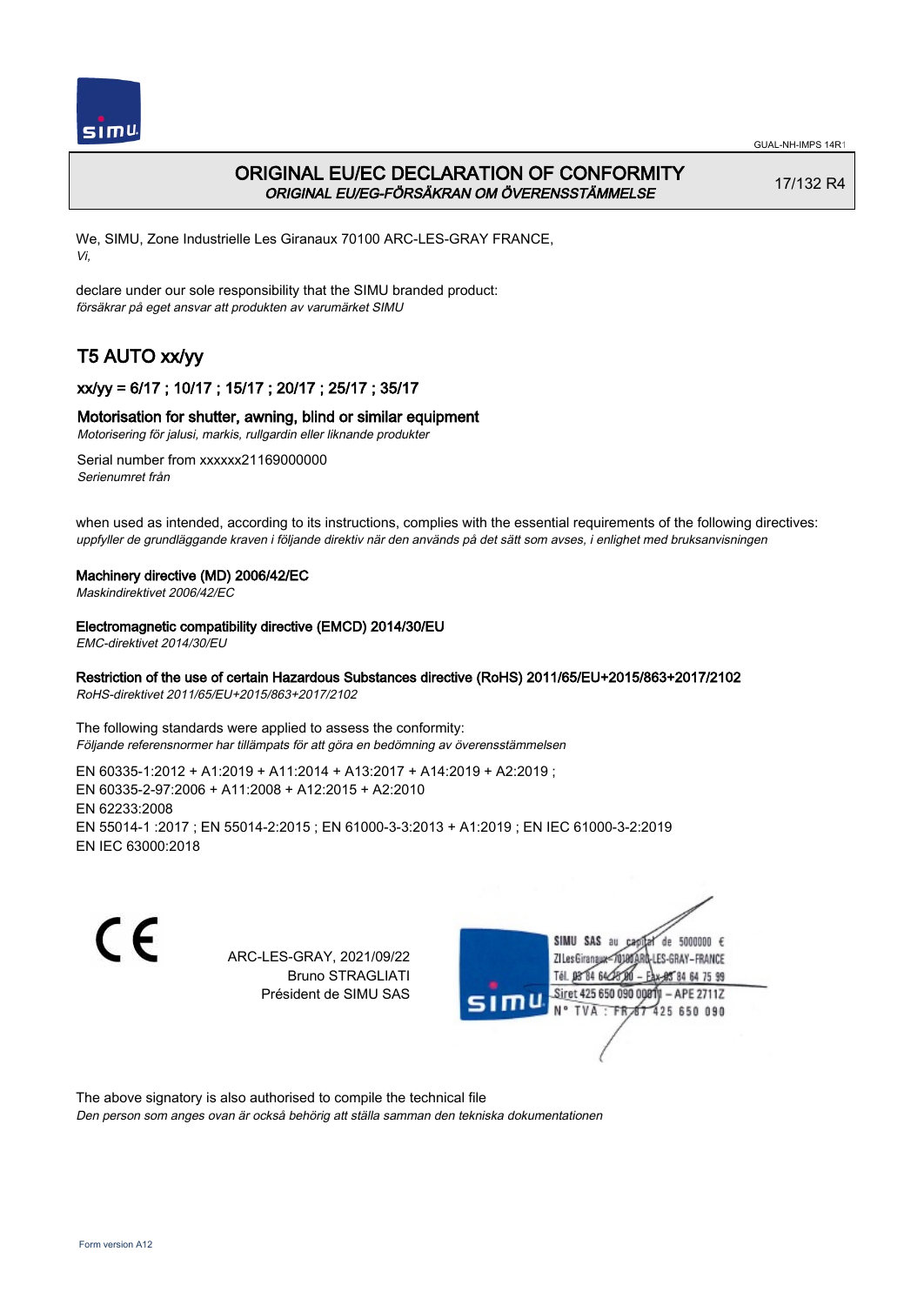

# ORIGINAL EU/EC DECLARATION OF CONFORMITY ORIGINÁLNE VYHLÁSENIE EU/ES O ZHODE

17/132 R4

We, SIMU, Zone Industrielle Les Giranaux 70100 ARC-LES-GRAY FRANCE, My,

declare under our sole responsibility that the SIMU branded product: vyhlasujeme na svoju výlučnú zodpovednosť, že výrobok značky SIMU

# T5 AUTO xx/yy

## xx/yy = 6/17 ; 10/17 ; 15/17 ; 20/17 ; 25/17 ; 35/17

## Motorisation for shutter, awning, blind or similar equipment

Pohon pre rolety, markízy, clony alebo podobné zariadenia

Serial number from xxxxxx21169000000 Seriové číslo od

when used as intended, according to its instructions, complies with the essential requirements of the following directives: ak je používaný v súlade s účelom použitia a s návodom, spĺňa základné požiadavky týchto smerníc

#### Machinery directive (MD) 2006/42/EC

Smernica o strojových zariadeniach 2006/42/EC

#### Electromagnetic compatibility directive (EMCD) 2014/30/EU

Smernica o elektromagnetickej kompatibilite 2014/30/EU

## Restriction of the use of certain Hazardous Substances directive (RoHS) 2011/65/EU+2015/863+2017/2102

Smernica o obmedzení používania určitých nebezpečných látok v elektrických a elektronických zariadeniach 2011/65/EU+2015/863+2017/2102

The following standards were applied to assess the conformity: Pre posúdenie zhody boli použité následujúce normy

EN 60335‑1:2012 + A1:2019 + A11:2014 + A13:2017 + A14:2019 + A2:2019 ; EN 60335‑2‑97:2006 + A11:2008 + A12:2015 + A2:2010 EN 62233:2008 EN 55014‑1 :2017 ; EN 55014‑2:2015 ; EN 61000‑3‑3:2013 + A1:2019 ; EN IEC 61000‑3‑2:2019 EN IEC 63000:2018

 $\epsilon$ 

ARC-LES-GRAY, 2021/09/22 Bruno STRAGLIATI Président de SIMU SAS



The above signatory is also authorised to compile the technical file

uvedená osoba je tiež osoba zodpovedná za vypracovanie technickej dokumentácie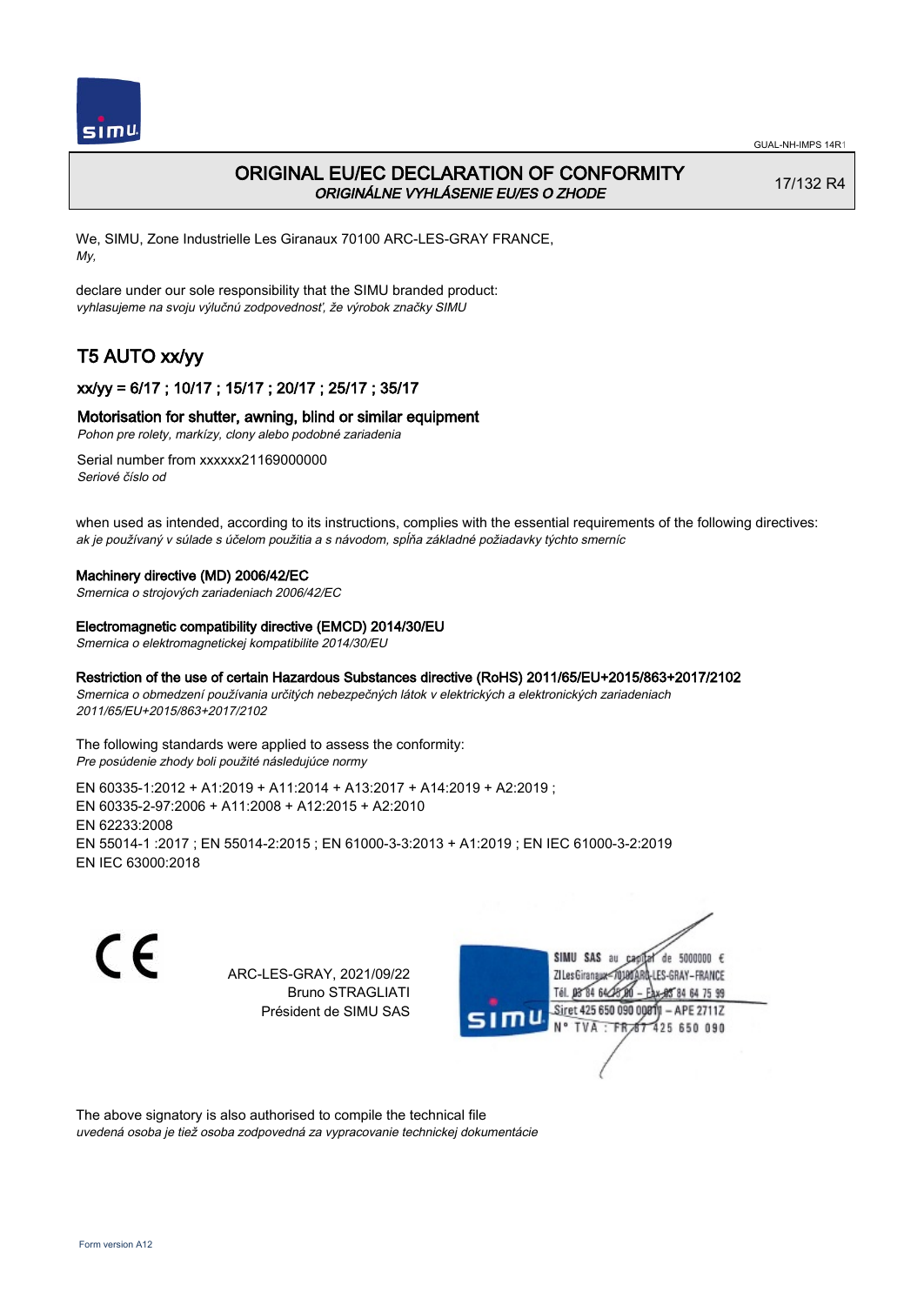

# ORIGINAL EU/EC DECLARATION OF CONFORMITY IZJAVA O SKLADNOSTI / IZJAVA O LASTNOSTIH

17/132 R4

We, SIMU, Zone Industrielle Les Giranaux 70100 ARC-LES-GRAY FRANCE, Mi,

declare under our sole responsibility that the SIMU branded product: S polno odgovornostjo izjavljamo, da izdelki blagovne znamke SIMU

# T5 AUTO xx/yy

## xx/yy = 6/17 ; 10/17 ; 15/17 ; 20/17 ; 25/17 ; 35/17

## Motorisation for shutter, awning, blind or similar equipment

Motorizacija rolet, žaluzij, senčnikov in podobne opreme

Serial number from xxxxxx21169000000 'Serijska številka

when used as intended, according to its instructions, complies with the essential requirements of the following directives: ko se uporabljajo v skladu z namembnostjo in navodili, ustrezajo bistvenim zahtevam naslednjih direktiv

### Machinery directive (MD) 2006/42/EC

Direktiva o strojih 2006/42/EC

#### Electromagnetic compatibility directive (EMCD) 2014/30/EU

Direktiva o elektromagnetni združljivosti 2014/30/EU

## Restriction of the use of certain Hazardous Substances directive (RoHS) 2011/65/EU+2015/863+2017/2102

Direktiva RoHS 2011/65/EU+2015/863+2017/2102

The following standards were applied to assess the conformity: Za preverjanje skladnosti so bili uporabljeni naslednji standardi

EN 60335‑1:2012 + A1:2019 + A11:2014 + A13:2017 + A14:2019 + A2:2019 ; EN 60335‑2‑97:2006 + A11:2008 + A12:2015 + A2:2010 EN 62233:2008 EN 55014‑1 :2017 ; EN 55014‑2:2015 ; EN 61000‑3‑3:2013 + A1:2019 ; EN IEC 61000‑3‑2:2019 EN IEC 63000:2018

C E

ARC-LES-GRAY, 2021/09/22 Bruno STRAGLIATI Président de SIMU SAS



The above signatory is also authorised to compile the technical file Podpisnik, naveden zgoraj, je pooblaščen tudi za pripravo tehnične dokumentacije